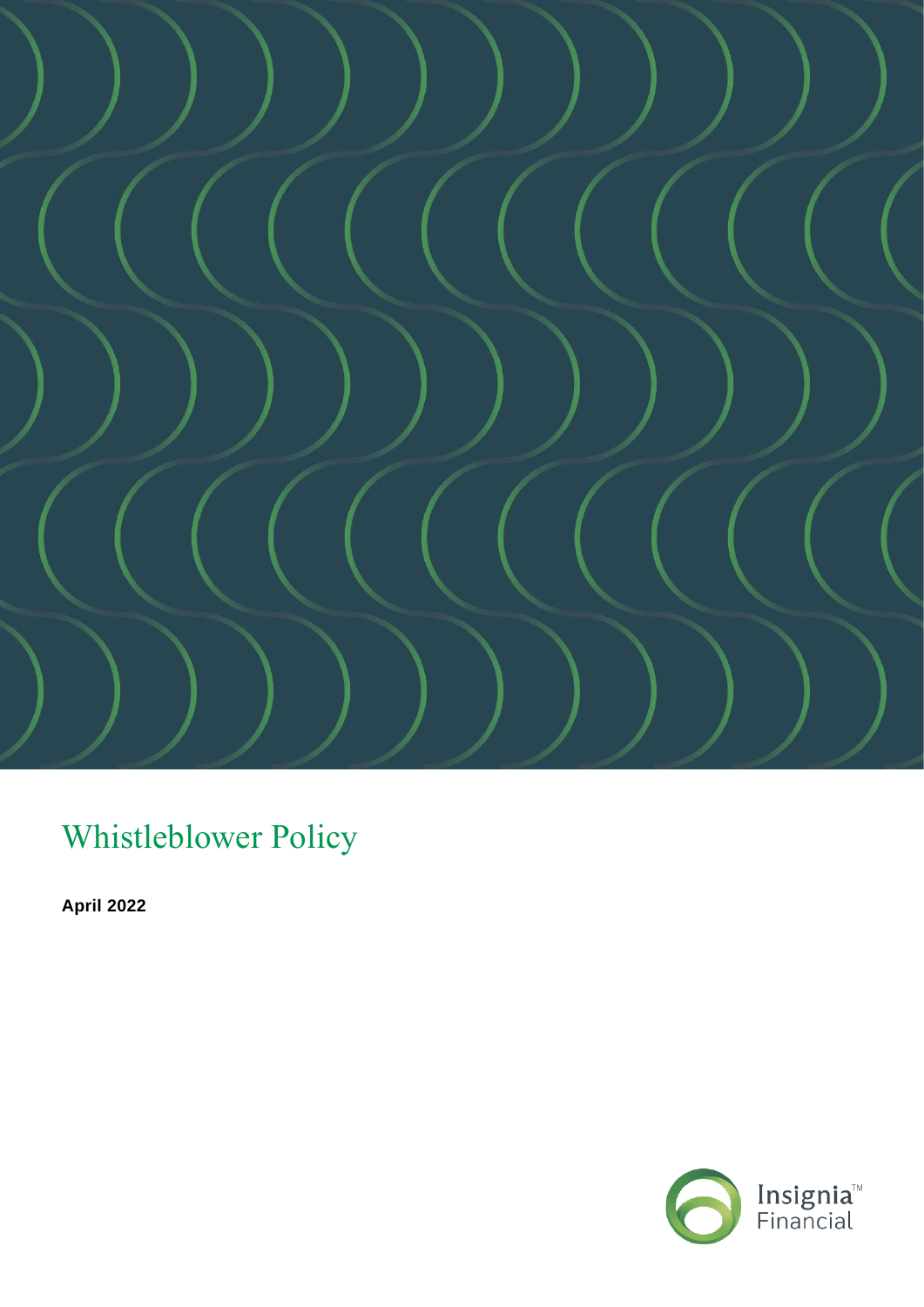# Table of contents

| 1.   | <b>Overview</b>                                                   | $\boldsymbol{3}$ |
|------|-------------------------------------------------------------------|------------------|
| 1.1. | Introduction                                                      | 3                |
|      | 1.2. Policy statement                                             | 3                |
| 1.3. | Scope and application                                             | 3                |
| 2.   | <b>Who is an Eligible Whistleblower?</b>                          | 3                |
| 3.   | <b>What is a Whistleblower Report?</b>                            | 4                |
| 3.1  | Misconduct                                                        | 4                |
| 3.2  | Personal Work-Related Grievances are Not Covered                  | 5                |
| 3.3  | <b>General Disclosures</b>                                        | 5                |
| 4.   | <b>How to Make a Whistleblower Report?</b>                        | 6                |
| 4.1  | <b>Important Considerations Before Reporting</b>                  | 6                |
| 5.   | <b>Eligible Recipients</b>                                        | 6                |
| 5.1  | Who is an Eligible Recipient?                                     | 6                |
| 5.2  | <b>Whistleblower Protection Officer</b>                           | 7                |
| 5.3  | Eligible Recipients of Public Interest or Emergency Disclosures   | 7                |
| 6.   | <b>Reports to the External Whistleblower Officer</b>              | 8                |
| 6.1  | <b>External Whistleblower Officer</b>                             | 8                |
| 6.2  | The Whistleblower Hotline                                         | 8                |
| 6.3  | Investigations by the External Whistleblower Officer              | 9                |
| 7.   | <b>Investigating a Whistleblower Report</b>                       | 10               |
| 7.1  | Whistleblower Investigations Officer                              | 10               |
| 7.2  | Assessment of Investigations Report                               | 10               |
| 7.3  | <b>Finalising the Whistleblower Process</b>                       | 10               |
| 7.4  | Consequences of an Investigation                                  | 11               |
| 8.   | <b>How are Whistleblowers Protected?</b>                          | 11               |
| 8.1  | <b>Support to Whistleblowers</b>                                  | 11               |
| 8.2  | <b>Legislative Protections</b>                                    | 11               |
| 8.3  | Fair Treatment for Employees Referred to in Whistleblower Reports | 13               |
| 9.   | <b>Confidentiality</b>                                            | 13               |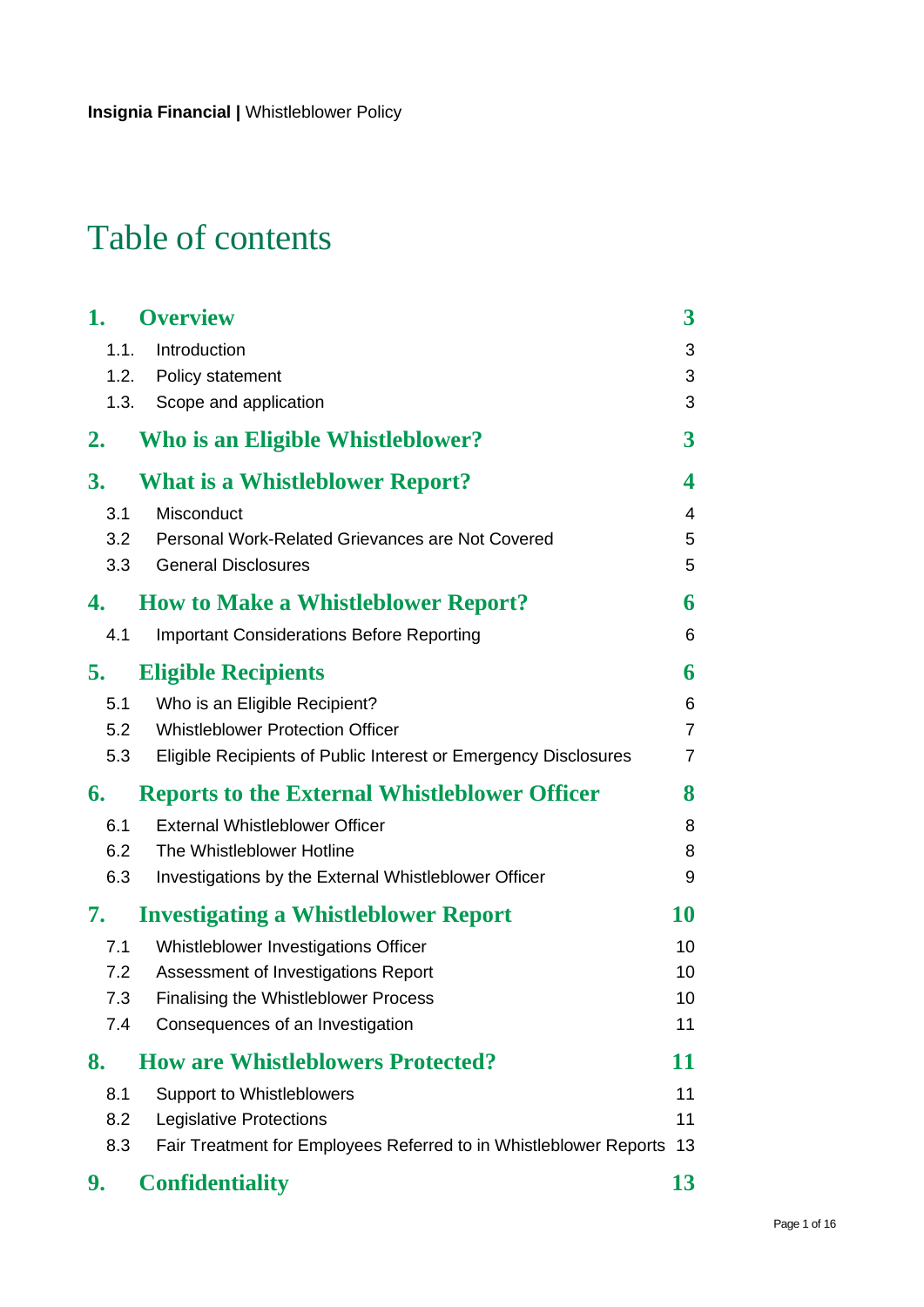| 9.1        | Anonymity                                          | 13 |
|------------|----------------------------------------------------|----|
| 9.2        | Identity of a Whistleblower                        | 13 |
| 9.3        | Co-operation and Confidentiality of Investigations | 14 |
| <b>10.</b> | <b>Delegations</b>                                 | 14 |
| 11.        | <b>Consequences of non-compliance</b>              | 14 |
|            | 12. Review and approval                            | 14 |
|            | 13. Document information                           | 16 |
|            | 13.1 File Details                                  | 16 |
|            | 5.2 Revision History                               | 16 |
|            | <b>Appendix 1: Roles and responsibilities</b>      | 17 |
|            | <b>Appendix 2: Key concepts and definitions</b>    | 18 |
|            | <b>Appendix 3: Whistleblower Report</b>            | 19 |
|            | <b>Appendix 4: Whistleblower Process Diagram</b>   | 21 |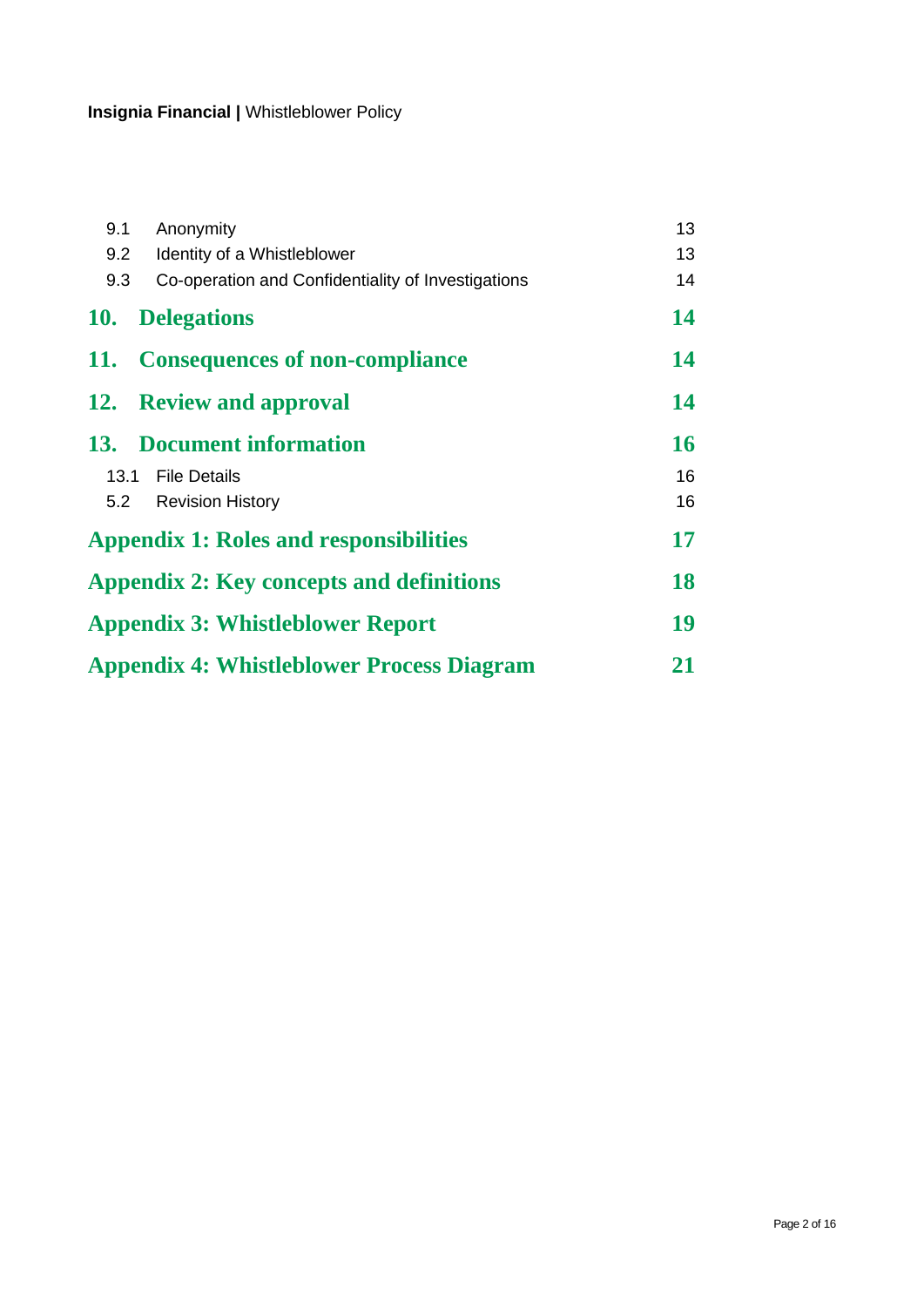# <span id="page-3-0"></span>**1. Overview**

#### <span id="page-3-1"></span>**1.1. Introduction**

It is important for all Insignia Financial Ltd (**IFL**) people to be aware that there is a statutory Whistleblower regime<sup>1</sup> in Australia for the protection of Whistleblowers. The regime recognises the critical role whistleblowing can play in the early detection and prosecution of misconduct.

Under the Whistleblower regime, Eligible Whistleblowers who make a Whistleblower Report to Eligible Recipients are legally protected from reprisals.

The purpose of this Whistleblower Policy (**Policy**) is to confirm protection and guidance to Eligible Whistleblowers, improve the whistleblowing culture, increase transparency on how IFL manages disclosures of misconduct and deter wrongdoing by increasing whistleblowing awareness.

#### <span id="page-3-2"></span>**1.2. Policy statement**

IFL is committed to promoting and reinforcing a culture of honest and ethical behaviour, corporate compliance and strong corporate governance in its business activities.

IFL encourages employees and other Eligible Whistleblowers to raise concerns in relation to suspected misconduct or improper state of affairs (see section 3.1) and is committed to supporting and protecting Whistleblowers who raise such concerns.

#### <span id="page-3-3"></span>**1.3. Scope and application**

This Policy applies to IFL and its subsidiaries and related bodies corporate, which comprises APRA Regulated Entities (**AREs**), Responsible Entities (**REs**), Australian Financial Services Licensees (**AFSL**) (collectively referred to as 'IFL' in this Document). Where an entity specifically adopts this Policy (for example an ASIC or APRA-regulated entity) references to IOOF are taken to be a reference to that entity.

All employees, including casual, temporary, and contracted employees as well as executives and non-executive directors, any independent board committee members that are not directors and any third parties acting on behalf of the IFL Group (collectively referred to as 'our people' in this Policy) must comply with this Policy.

### <span id="page-3-4"></span>**2. Who is an Eligible Whistleblower?**

A person who reports misconduct that has occurred within IFL is a Whistleblower. However, only Eligible Whistleblowers are protected by the Whistleblower regime.

An Eligible Whistleblower includes a current or former:

• employee (permanent, part-time, fixed-term or temporary), director, intern, or associate of IFL;

supplier of services or goods to IFL (whether paid or unpaid) including their emplovee such as contractor, consultant, service provider, business partner or volunteer;

<sup>1</sup> *Treasury Laws Amendment (Enhancing Whistleblower Protections) Act 2019 (Cth)*, *Corporations Act 2001 (Cth)* and *Taxation Administration Act 1953 (Cth).*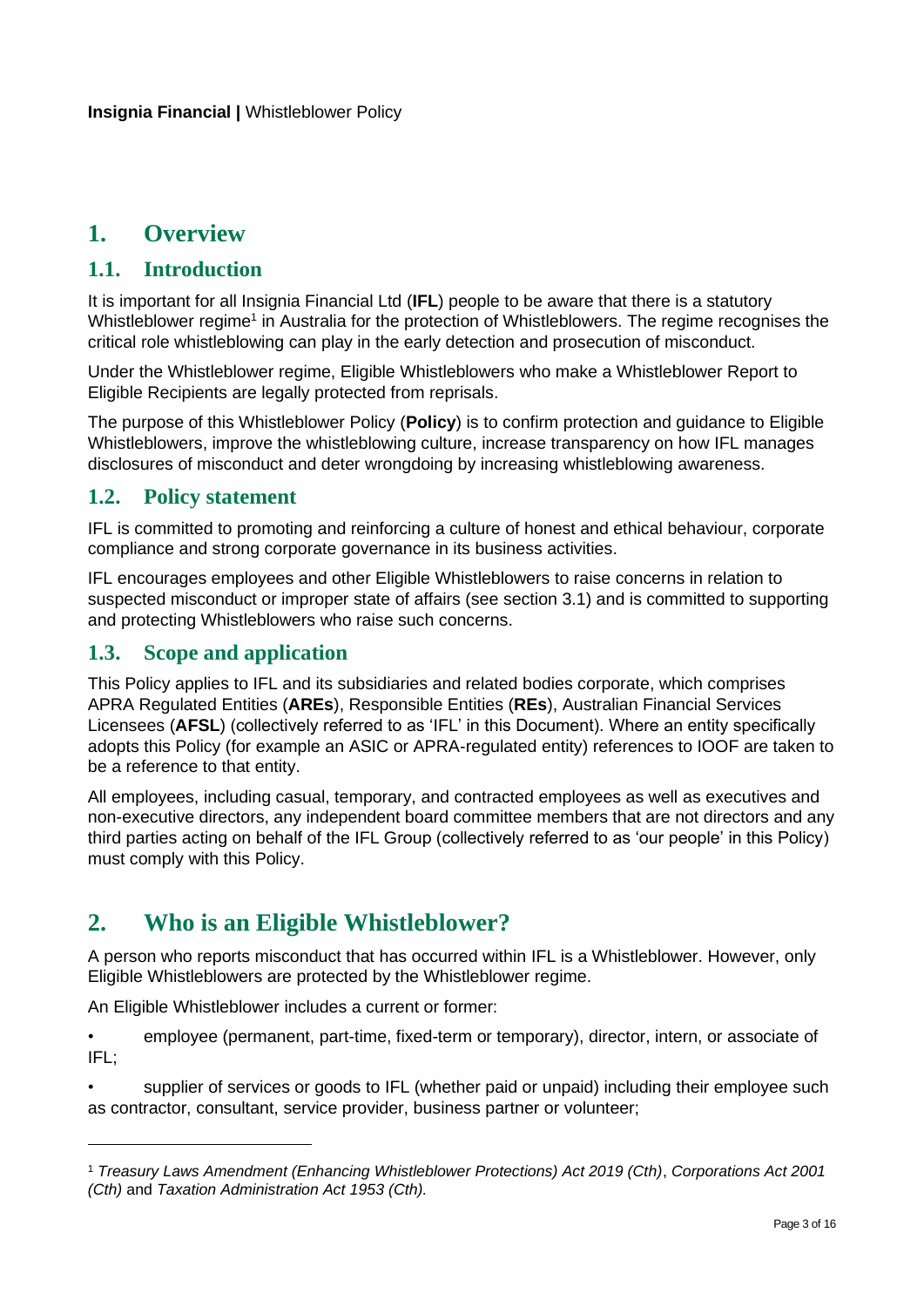• trustee, custodian or investment manager, or their officer, employee and supplier (and their employee) of an IFL superannuation entity; or

• spouse, relative or dependant of any of the individuals identified above.

Individuals in the following categories are not covered by the Whistleblower protections:

- people experiencing employment disputes or a personal work-related grievance;
- competitors; and
- members, investors, customers or clients.

### <span id="page-4-0"></span>**3. What is a Whistleblower Report?**

Under the Whistleblower regime, an Eligible Whistleblower who makes a Whistleblower Report about misconduct that occurs within IFL will be protected from reprisals.

A Whistleblower Report must:

- be made by an Eligible Whistleblower;
- be made to an Eligible Recipient; and

• contain information which a Whistleblower suspects on Reasonable Grounds is, or concerns, misconduct.

Reasonable Grounds to suspect is based on the objective reasonableness of the reasons for the discloser's suspicion. It ensures that a discloser's motive for making a disclosure, or their personal opinion of the person(s) involved, does not prevent them from qualifying for protection. In practice, a mere allegation with no supporting information is not likely to be considered as having 'reasonable grounds to suspect'. However, a discloser does not need to prove their allegations.

#### <span id="page-4-1"></span>**3.1 Misconduct**

Misconduct is an act or behaviour that is illegal, dishonest or unacceptable, or the concealment of such conduct.

Examples of misconduct includes acts or behaviour that:

- is against the law or is a failure by IFL to comply with a legal obligation:
- is dishonest, fraudulent, negligent or corrupt (e.g. theft, drug sales/use, violence or threatened violence and criminal damage against property);
- is potentially damaging to IFL, our people or a third party, including unsafe work practices, environmental damage, health risks or substantial wasting of corporate resources;
- is misleading or deceptive conduct of any kind, including questionable accounting or financial reporting practices;
- involves bullying, harassment, victimisation or discrimination;
- is unethical, a breach of trust and/or duty, or a breach of IFL's policies, protocols or Codes of Conduct (e.g. dishonestly altering company records or data, adopting questionable accounting practices or wilfully breaching the Code of Conduct);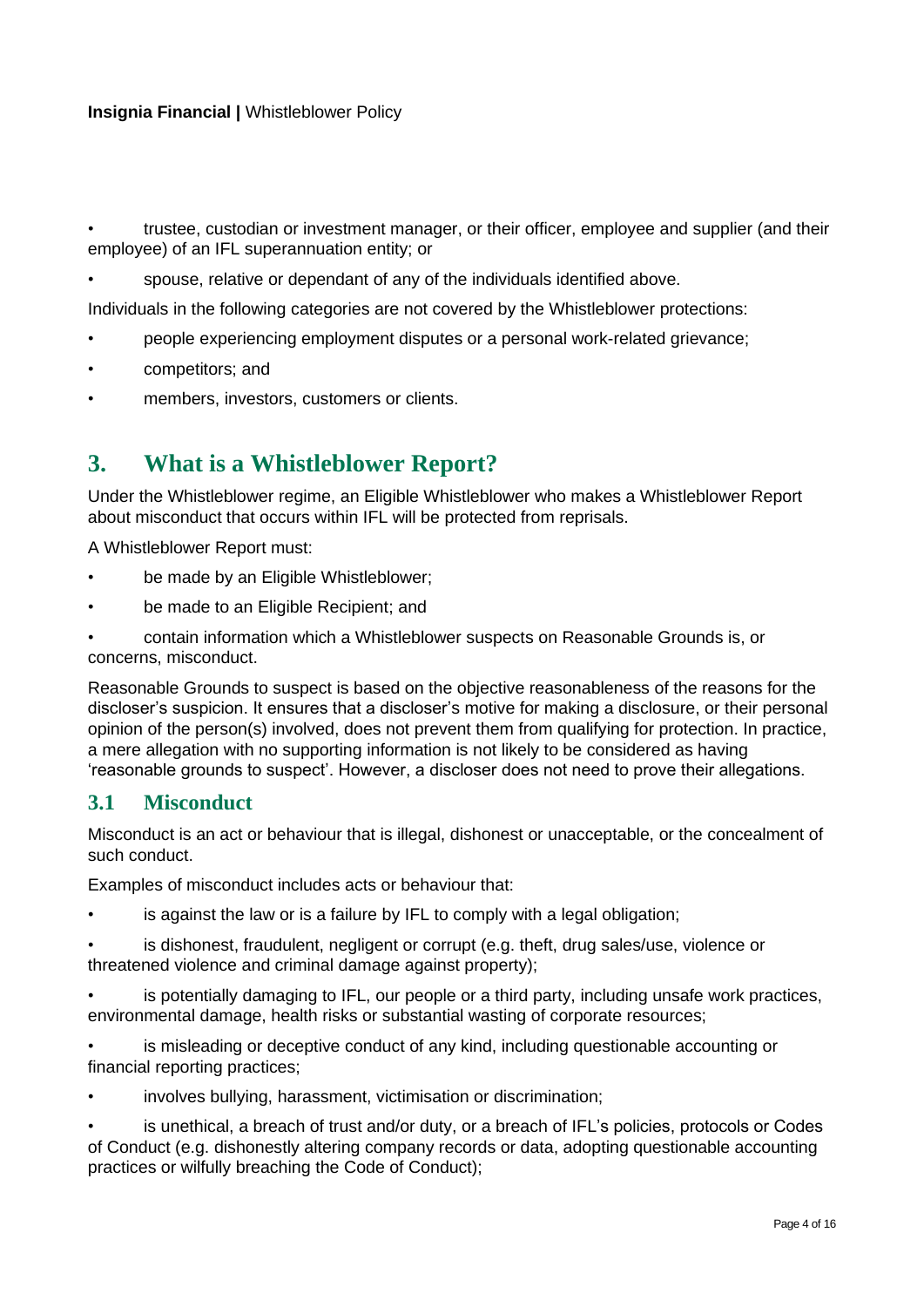• constitutes a failure to identify, report, record, manage or treat a conflict of interest or a failure to follow-up or rectify an event of non-compliance, including a breach of the IFL Conflicts of Interest Policy or other relevant IFL policies;

• constitutes an offence against, or a contravention of any law administered by the Australian Prudential Regulation Authority (**APRA**) or the Australian Securities and Investments Commission (**ASIC**);

- constitutes a Commonwealth offence punishable by imprisonment of 12 months or more;
- poses a danger to the public or the financial system;

• is likely to cause financial or non-financial loss to IFL, or be otherwise detrimental to the interests of IFL; and

• is misleading with respect to the tax affairs of IFL, including tax avoidance behaviour.

Improper state of affairs may not necessarily involve unlawful conduct in relation to IFL but may indicate a systemic issue that the relevant regulator should be aware of in order for IFL to properly perform its functions. It may also relate to business behaviour and practices that may cause consumer harm or information that suggests a significant risk to public safety or stability in the financial system.

Questions in relation to the type of conduct or behaviour that may amount to misconduct that is covered by this Policy, the Corporations Act and Tax Administration Act where relevant, should be directed to the Chief Risk Officer (CRO) or Chief People Officer (CPO).

#### <span id="page-5-0"></span>**3.2 Personal Work-Related Grievances are Not Covered**

Disclosures related to personal work-related grievances are not covered by the Whistleblower regime – instead they remain under the jurisdiction of the Fair Work Act 2009 (Cth).

Examples of a personal work-related grievance include:

- an interpersonal conflict between employees;
- a decision about the terms of an employment such as transfer, remuneration, or performance;
- a decision to suspend or terminate employment or otherwise discipline the employee.

Personal work-related grievances can be raised with an employee's manager, the Workplace Relations team, their Human Resources Business Partner or the CPO in accordance with IFL's Managing Performance and Conduct Policy.

However, if IFL's treatment of any personal work-related grievance breaks employment or other laws, or suggests systemic misconduct, the Whistleblower protections may apply. Seeking independent legal advice about whether such matters are covered is encouraged.

#### <span id="page-5-1"></span>**3.3 General Disclosures**

Where the requirements for a Whistleblower Report are not met, a report can still be made under this Policy of any known or suspected wrongful act (a General Disclosure). IFL will not tolerate any form of victimisation against an employee who makes a General Disclosure in accordance with this Policy, provided their report is made in circumstances where the employee reasonably believes it to be true.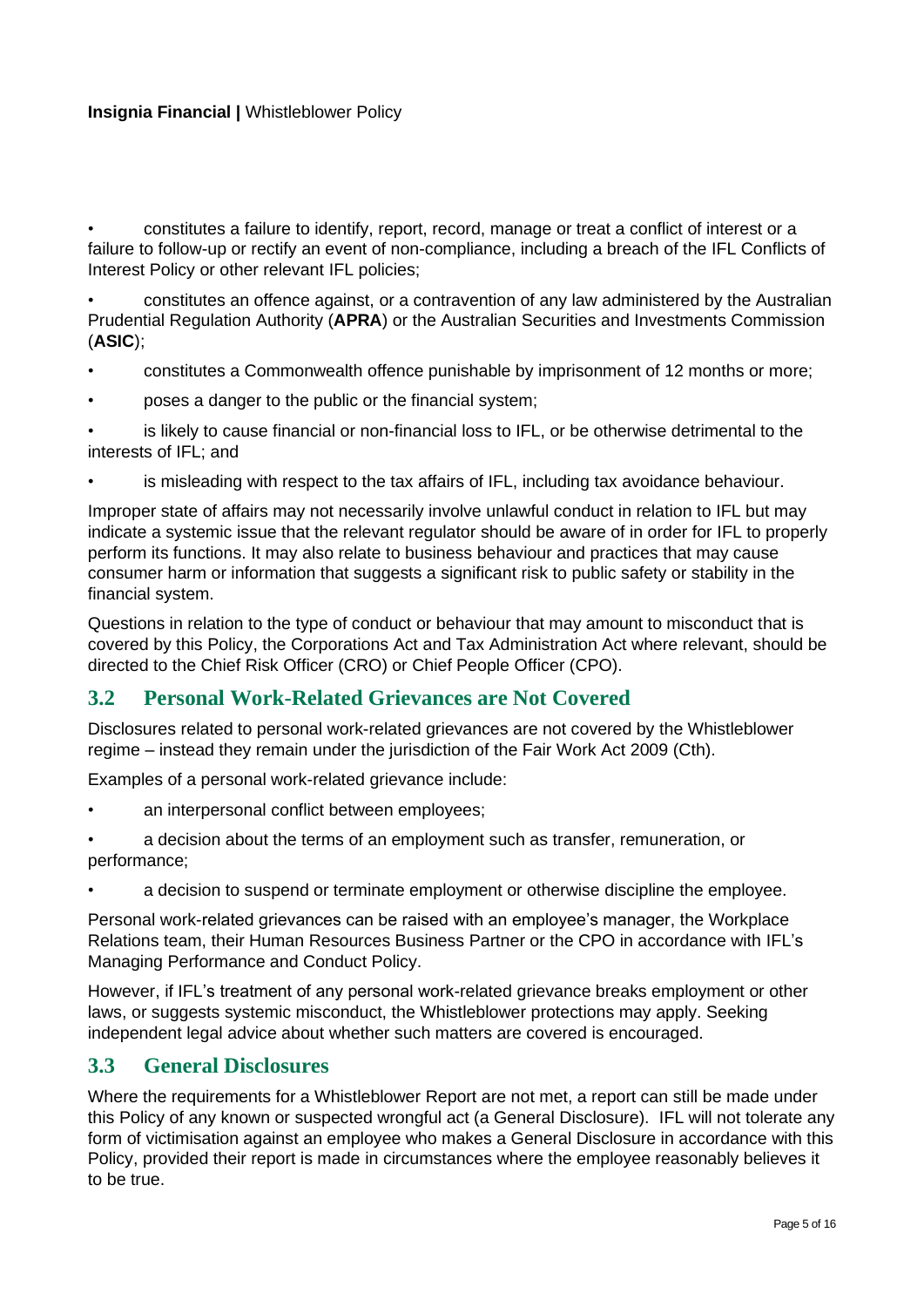# <span id="page-6-0"></span>**4. How to Make a Whistleblower Report?**

A Whistleblower Report may be made in person, by telephone, online or in writing (including email). It is strongly recommended that an Eligible Whistleblower make their report in writing. Disclosures may also be made anonymously and/or confidentially, securely and outside of business hours.

A Whistleblower Report should be made to an Eligible Recipient.

A Whistleblower Report should contain as much information as possible to assist with the investigation.

A template Whistleblower Report Form is attached as Appendix 3 to this Policy.

#### <span id="page-6-1"></span>**4.1 Important Considerations Before Reporting**

It is important that a Whistleblower who reports information under this Policy has reasonable grounds for suspecting that the information concerns misconduct in relation to IFL, even if the information turns out to be incorrect or unsustainable.

If a Whistleblower is an employee and deliberately makes a false report without reasonable grounds, IFL reserves the right to take appropriate disciplinary action against that Whistleblower, in accordance with the Managing Performance and Conduct Policy.

### <span id="page-6-2"></span>**5. Eligible Recipients**

#### <span id="page-6-3"></span>**5.1 Who is an Eligible Recipient?**

To be protected under the Whistleblower regime, an Eligible Whistleblower report about misconduct must be made to an Eligible Recipient.

An Eligible Recipient is a person to whom an Eligible Whistleblower may disclose their concerns and includes:

• an executive officer, director or senior management (general managers or heads of) of an IFL entity;

• an internal or external auditor, or member of an audit team conducting an audit, of an IFL entity;

- an actuary of an IFL entity;
- ASIC or APRA (or another prescribed Commonwealth authority);

a Whistleblower Protection Officer (WPO) who is authorised by IFL to receive Whistleblower Reports (see section 5.2);

- an independent lawyer;
- a journalist or parliamentarian in limited circumstances (see section 5.3); and
- IFL's External Whistleblower Officer (see section 6).

#### **5.1.1 Superannuation Entities**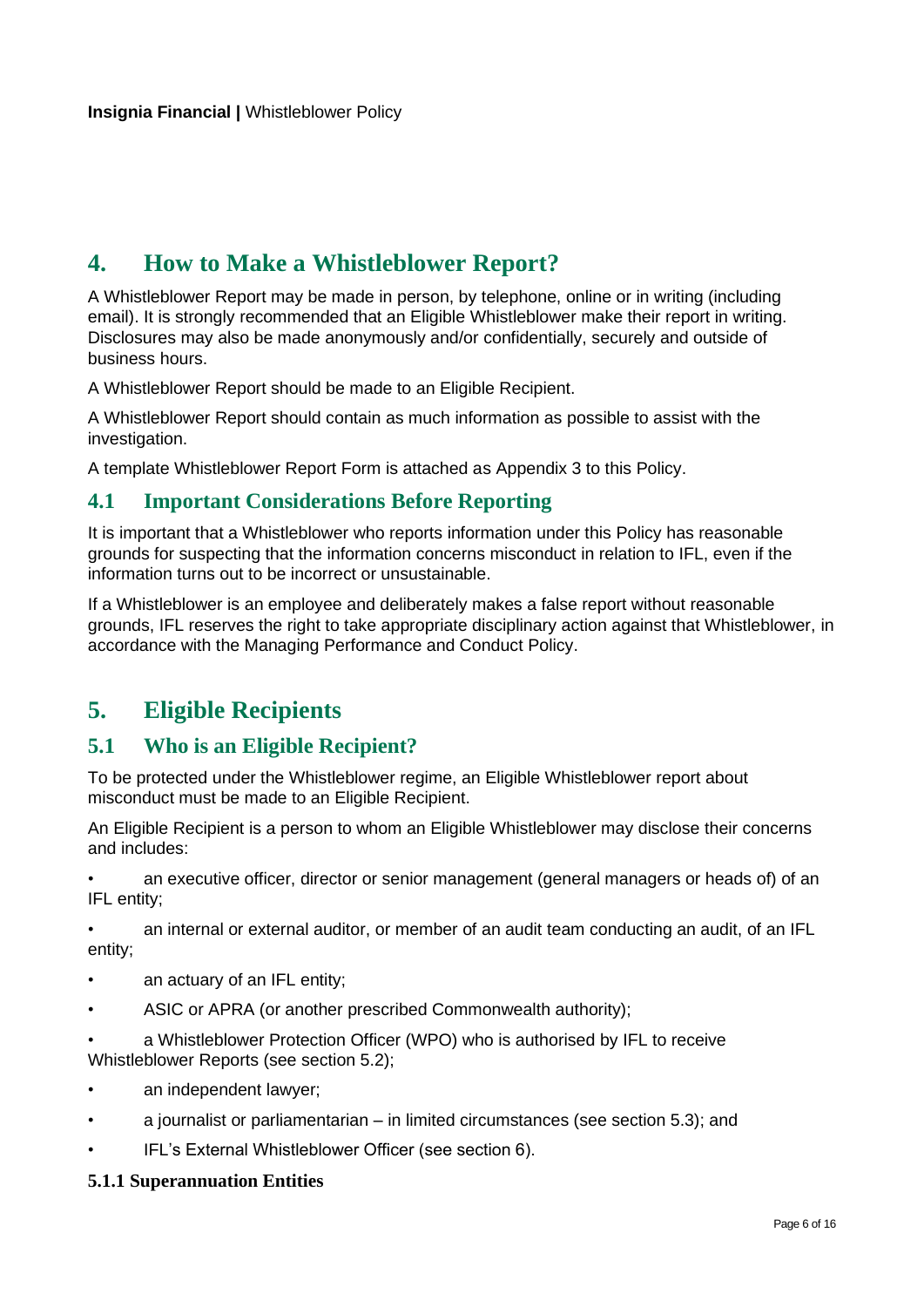Where the relevant misconduct involves an IFL Superannuation Entity, an Eligible Recipient also includes a person authorised by the trustee of the IFL Superannuation Entity to receive a Whistleblower Report, such as the Chief Member Officer. An IFL Superannuation Entity includes the IFL Group companies that act as trustee for APRA regulated superannuation funds, an approved deposit fund or a pooled superannuation trust.

#### **5.1.2 Tax-related misconduct**

Where the relevant misconduct is tax-related, an Eligible Recipient also includes:

• an employee of an IFL entity who has functions or duties that relate to the tax affairs of an IFL entity (e.g. a senior employee of the IFL Corporate Finance team);

- a registered tax agent or BAS agent who provides services to an IFL entity;
- for any IFL entity that is a trust, the trustee of the IFL entity or a person authorised by the trustee to receive disclosures; and
- the Australian Taxation Office (ATO).

#### <span id="page-7-0"></span>**5.2 Whistleblower Protection Officer**

IFL has appointed a Whistleblower Protection Officer (WPO) to safeguard the interests of Whistleblowers, so they feel free to report without fear of retaliatory action. The WPO is also responsible for protecting and safeguarding the integrity of the whistleblowing reporting process.

Whistleblowers can seek advice from the WPO prior to, or after, making a report. If the Whistleblower requests (e.g. due to anonymity), the WPO will provide the Whistleblower Report to the Whistleblower Investigations Officer (see section 7.1).

The WPO will provide reports of any Whistleblower notifications to the Chair of the Group Risk & Compliance Committee and any other relevant Risk & Compliance Committee as required.

The WPO is the IFL CPO (or a delegate - see section 10).

| <b>Chief People Officer</b> | Mel Walls                 |
|-----------------------------|---------------------------|
| <b>Contact number</b>       | +61 414 516 473           |
| <b>Email address</b>        | melissa.walls@ioof.com.au |

#### <span id="page-7-1"></span>**5.3 Eligible Recipients of Public Interest or Emergency Disclosures**

An Eligible Whistleblower can make a public interest or emergency disclosure to a journalist or a parliamentarian in certain limited circumstances and qualify for protection, as set out below:

#### **Public Interest and Emergency Disclosure Requirements**

- the information was previously disclosed to a regulator (eg. APRA or ASIC) or Commonwealth body prescribed by regulations
- the previous disclosure was a Whistleblower Report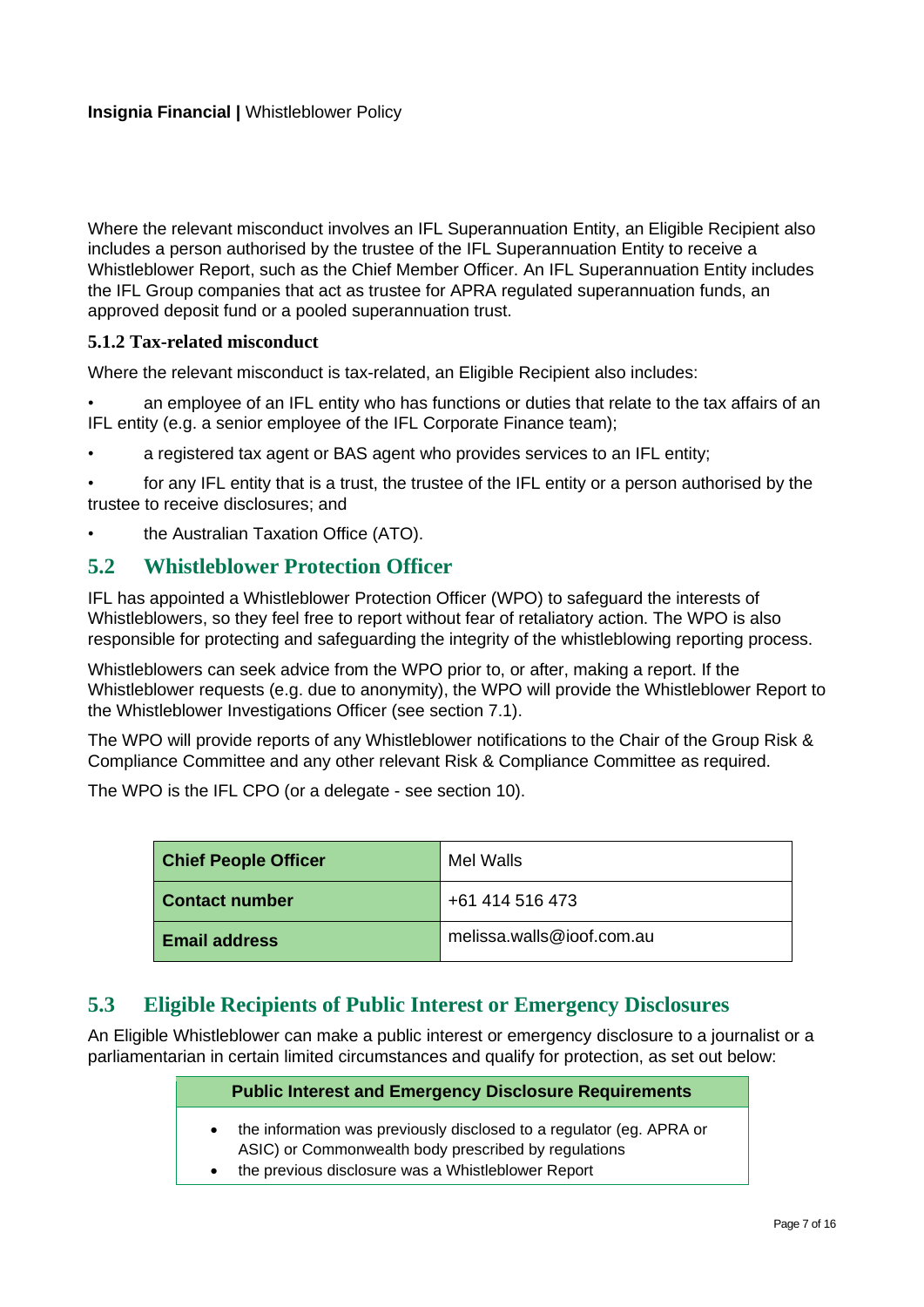| written notification was given to a regulator that the Whistleblower<br>intends to make a public interest disclosure<br>the public interest disclosure is restricted to no more information than<br>reasonably necessary |   |                                                                                                                                    |
|--------------------------------------------------------------------------------------------------------------------------------------------------------------------------------------------------------------------------|---|------------------------------------------------------------------------------------------------------------------------------------|
| <b>Public interest disclosures</b><br><b>Additional requirements</b>                                                                                                                                                     |   | <b>Emergency disclosures</b><br><b>Additional requirements</b>                                                                     |
| 90 days have passed since the<br>previous disclosure was made to a<br>regulator                                                                                                                                          | ٠ | there are reasonable grounds to<br>believe the information concerns<br>a substantial and imminent<br>danger to health or safety to |
| there are reasonable grounds to<br>believe the disclosure is in the public<br>interest                                                                                                                                   |   | persons or the environment                                                                                                         |
| there are reasonable grounds to<br>believe that no appropriate action is<br>being taken (or has been taken) to<br>address the disclosed matter                                                                           |   |                                                                                                                                    |

Independent legal advice should be sought prior to making a public interest disclosure.

### <span id="page-8-0"></span>**6. Reports to the External Whistleblower Officer**

#### <span id="page-8-1"></span>**6.1 External Whistleblower Officer**

If an Eligible Whistleblower is not comfortable using the internal IFL procedures for reporting misconduct, or has already, and is not satisfied the matter has been adequately dealt with, they may report the matter to the External Whistleblower Officer (EWO).

PricewaterhouseCoopers (PwC) is IFL's EWO responsible for handling external Whistleblower Reports made to it. The EWO is independent from IFL.

#### <span id="page-8-2"></span>**6.2 The Whistleblower Hotline**

The Whistleblower Hotline is a confidential hotline managed by PwC, to which Whistleblowers can report (anonymously if they wish) cases of suspected misconduct by using the contact details below:

| <b>Whistleblower Hotline (tollfree)</b> 1800 792 793 |  |
|------------------------------------------------------|--|
|                                                      |  |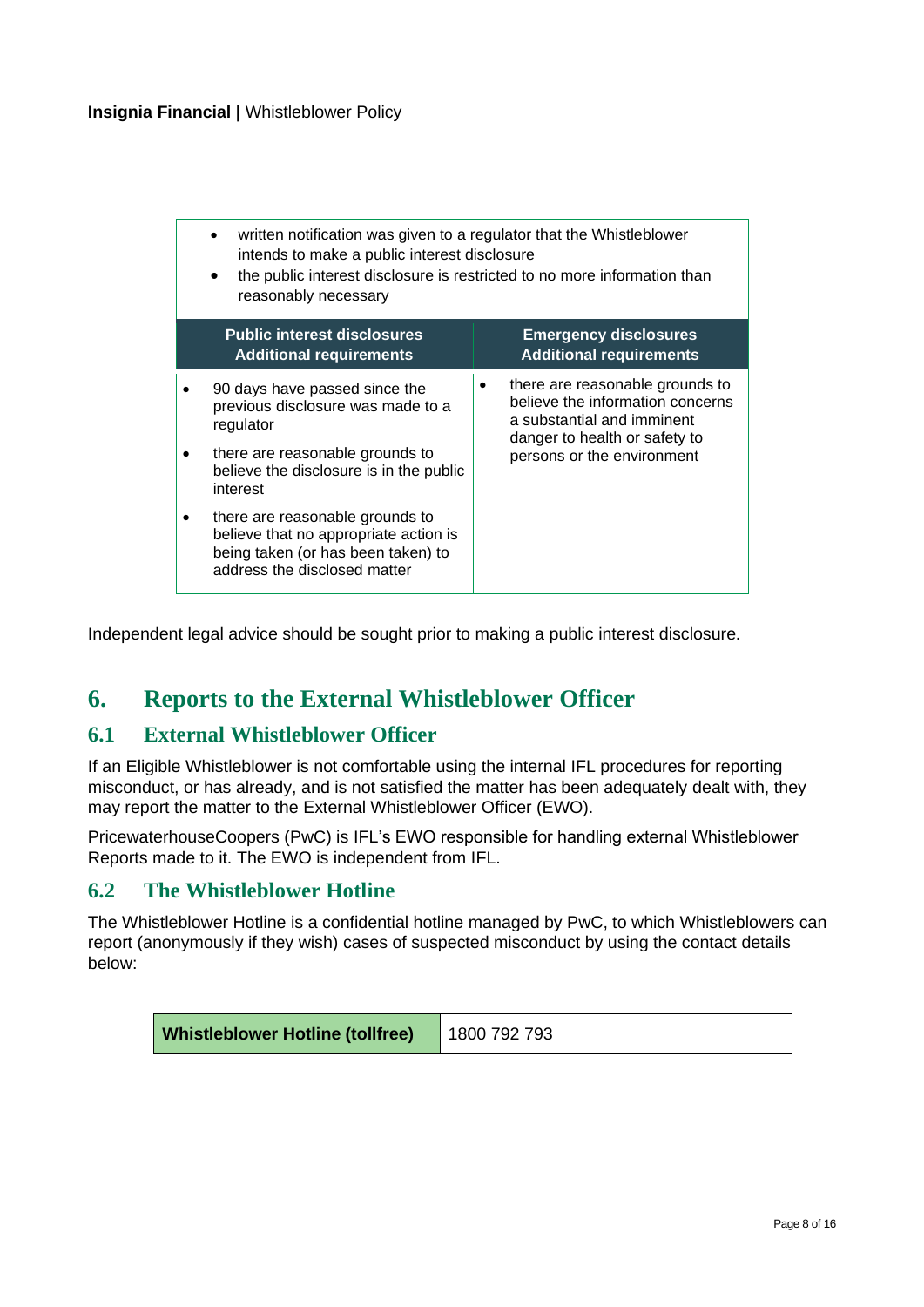| <b>Online Portal</b> | ioof.whispli.com/report<br>Visit link above OR scan the QR code below |
|----------------------|-----------------------------------------------------------------------|
| <b>EWO Email</b>     | IOOFWhistleblower@au.pwc.com                                          |
|                      | <b>IFL External Whistleblower Officer</b>                             |
| <b>EWO Address</b>   | PO Box Q654, QVB Post Office                                          |
|                      | Sydney NSW 1230                                                       |

The hotline will be answered by PwC Forensics staff with the experience, objectivity and professionalism to deal with all reported matters during 8am to 6pm AEST Monday to Friday, with a voicemail box outside of these hours.

When making an external disclosure, the Whistleblower will be encouraged to provide as much information as possible regarding the matter they wish to report (refer to Appendix 3 for the form to submit, or use as a guide on the information to include).

#### <span id="page-9-0"></span>**6.3 Investigations by the External Whistleblower Officer**

The EWO is responsible for conducting a preliminary investigation into any Whistleblower Report it receives to determine whether the reported matter is made on reasonable grounds and sufficient for further investigation.

All matters determined by the EWO to not warrant further external investigation will be referred, as appropriate, to the WPO.

All matters determined by the EWO to warrant further investigation will be referred to the Whistleblower Investigations Officer (WIO).

The WIO will review all referred Whistleblower Reports and assess the EWO's preliminary findings to confirm whether a further investigation into the reported matter is required.

In circumstances where the WIO determines a matter does not require further investigation, the WIO will refer the matter to the WPO who will discuss the matter with the Whistleblower where the identity is not anonymous. If the Eligible Whistleblower opts to remain anonymous, the WIO will refer the matter back to the EWO.

In circumstances where the WIO determines an investigation is necessary, the WIO will liaise with the EWO and any other personnel as required.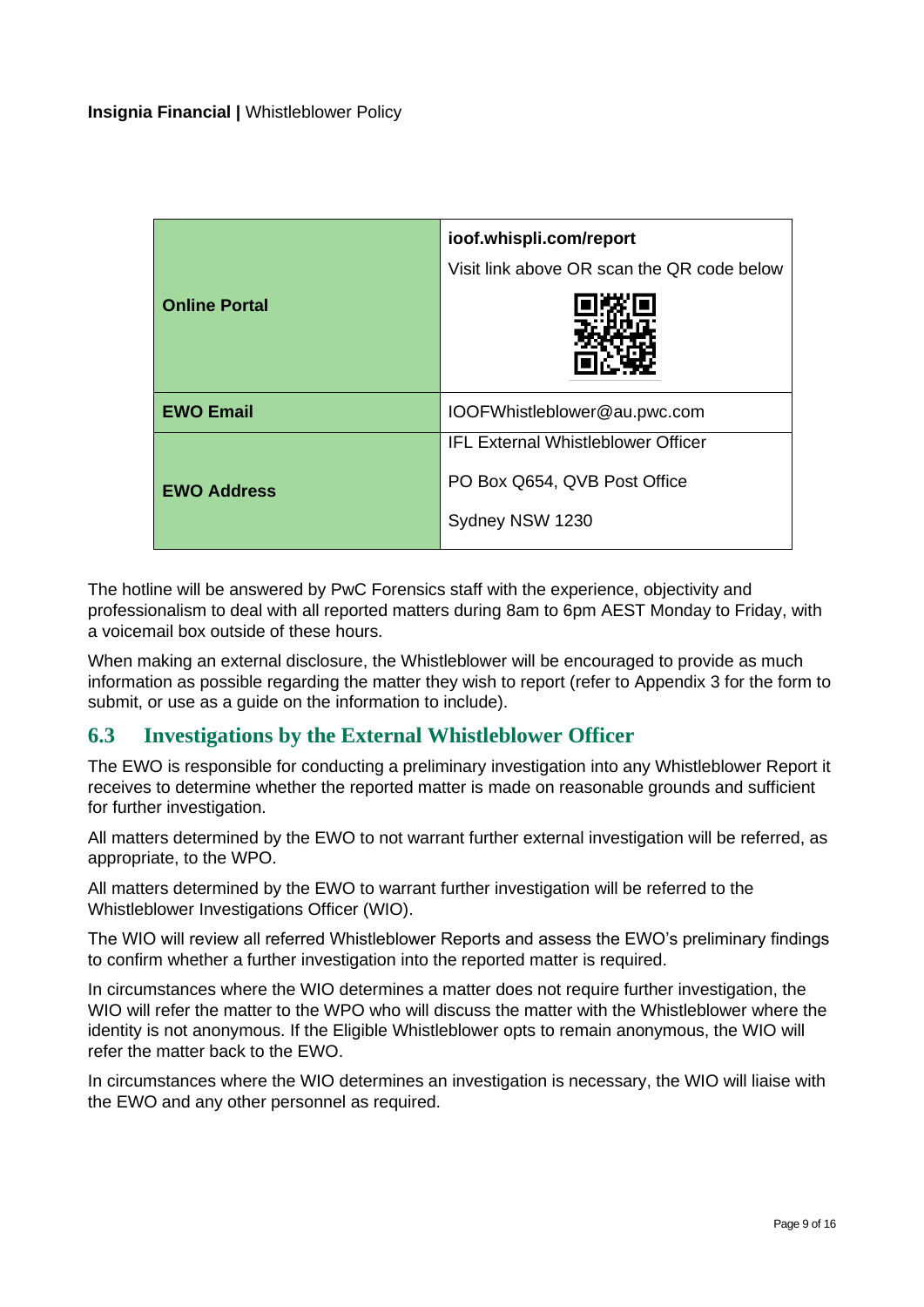# <span id="page-10-0"></span>**7. Investigating a Whistleblower Report**

#### <span id="page-10-1"></span>**7.1 Whistleblower Investigations Officer**

The WIO is a person appointed by IFL to review and investigate Whistleblower Reports made under this Policy. The WIO has a direct reporting line to the Chief Executive Officer (CEO). A report detailing the matter, reasons for the assessment and rectification actions implemented will be prepared by the WIO. The WPO and the WIO act independently of each other and the responsibilities of these roles do not reside with one person.

The WIO is the IFL CRO (or a delegate - see section 10).

| <b>Chief Risk Officer</b> | Lorna Stewart             |
|---------------------------|---------------------------|
| <b>Contact number</b>     | +61 404 417 053           |
| <b>Email address</b>      | lorna.stewart@ioof.com.au |

#### <span id="page-10-2"></span>**7.2 Assessment of Investigations Report**

Whistleblower Reports made under this Policy will be investigated by the WIO, its delegate(s) and where required, involve other personnel with the relevant expertise such as Legal, the Financial Crime team and/or Human Resources. The WIO will ensure that all personnel investigating the Whistleblower report are, as far as practicable, independent of both the Whistleblower and any person(s) who may be the subject of the allegations. Where the investigation involves the CRO, the WIO role will be delegated to someone independent of the investigation, such as the CEO or a director of the relevant board.

A reasonable timeframe will be given to investigate the Whistleblower Report. The investigations report will take into account key witness statements (where applicable) and other evidence and will recommend a course of action, including any appropriate remediation steps.

If requested, the WIO will provide the Whistleblower with status updates on agreed intervals subject to privacy/confidentiality considerations. The type of investigation required may vary based on the nature of the Whistleblower Report, however, it may be necessary to conduct interviews with witnesses or a person who is the subject of a Whistleblower Report. Where this occurs, and at all times during the investigation process, the identity of the Whistleblower will not be shared without consent, and all reasonable steps will be taken to ensure that information that might allow the Whistleblower to be identified is kept confidential.

#### <span id="page-10-3"></span>**7.3 Finalising the Whistleblower Process**

The WIO will review the investigations report and consider any findings and/or recommendations before making a determination in the final report.

Any determination made finalises the internal Whistleblower process. However, the Whistleblower may still have recourse by using external processes (depending on the circumstances).

Depending on the nature of the disclosure, the final report will be provided to the:

• Chair of the Group Audit Committee (and any other relevant Audit Committee)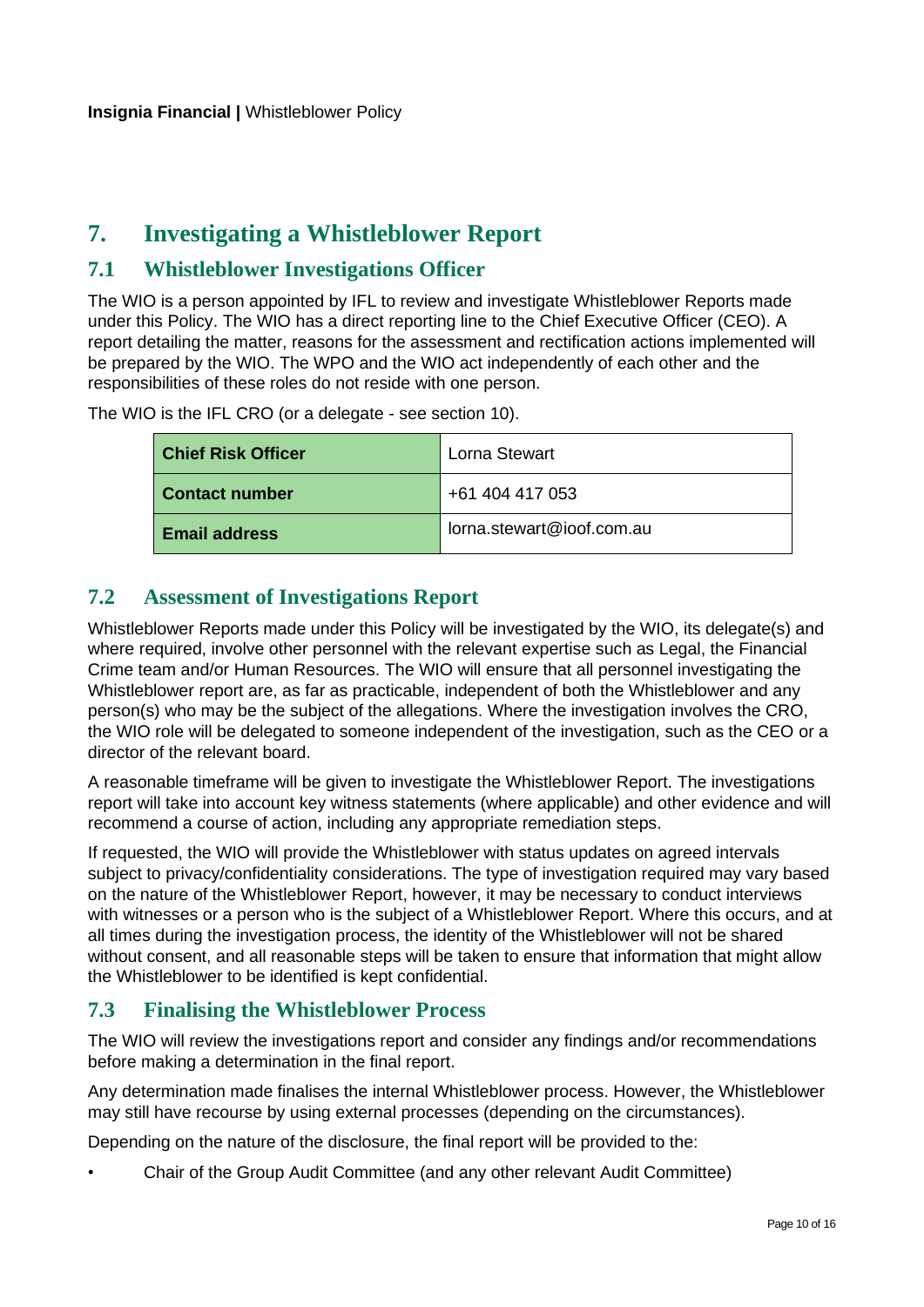• Chair of the Group Risk & Compliance Committee (and any other relevant Risk & Compliance Committee)

• CEO.

There may be circumstances where it may not be appropriate to provide details of the outcome to certain parties (including the Whistleblower). To the extent actions are to be undertaken, the WIO and the WPO must be kept informed of the progress.

Business issues identified during an investigation may be assigned to the relevant division executive for remediation, including to implement controls to avoid reoccurrence, while protecting any confidentiality of identity.

Any documents pertaining to a Whistleblower Report, including subsequent investigations, findings, recommendations and meeting minutes will be kept in secure storage by the WIO. Where requested and appropriate (e.g. privacy and confidentiality considerations), the Whistleblower will be provided a final status update, but will not be provided with the investigation report.

#### <span id="page-11-0"></span>**7.4 Consequences of an Investigation**

The consequences for an employee found to have engaged in misconduct will depend on the circumstances. Such consequences may include appropriate disciplinary measures up to and including termination of employment, in accordance with the Managing Performance and Conduct Policy.

Any suspected criminal acts will be reported to the relevant authorities by the WIO.

If suspected misconduct relates to a regulatory breach, it will be handled in accordance with the IFL's Incident and Breach Policy and procedures.

### <span id="page-11-1"></span>**8. How are Whistleblowers Protected?**

#### <span id="page-11-2"></span>**8.1 Support to Whistleblowers**

IFL is committed to providing support to Whistleblowers who make a Whistleblower Report, including:

- monitoring the behaviour of other employees relating to a reported matter;
- providing a paid leave of absence while a matter is investigated; or
- relocating employees to different working groups or departments.

Furthermore, in addition to the WPO, IFL offers the Employee Assistance Program which is a service through Benestar which provides IFL employees with personal and confidential wellbeing support.

#### <span id="page-11-3"></span>**8.2 Legislative Protections**

Threats to cause detriment to the Whistleblower (whether express, implied, conditional or unconditional) are prohibited, whether or not the person threatened actually fears that the threat will be carried out.

A Whistleblower who makes a Whistleblower Report is afforded legislative protections including: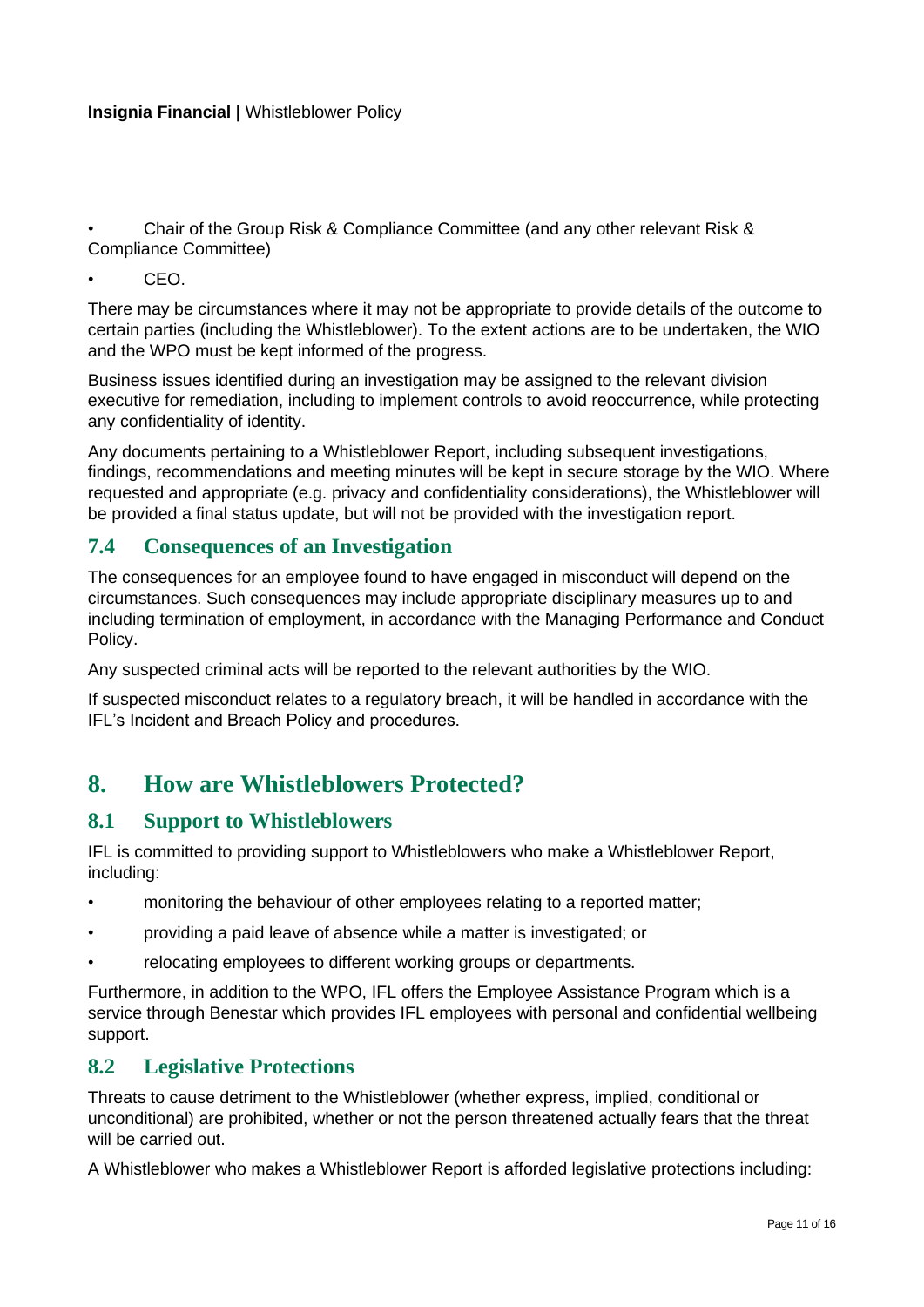• making it an offence to disclose information which would identify the Whistleblower or would be likely to lead to their identification without their consent (except as outlined in section 9.2);

• protection from being subject to any criminal (unless the disclosure is false), civil, or administrative liability (including disciplinary action) for making the disclosure;

• protection from enforcement or exercise of any contractual or other remedy or right on the basis of the disclosure;

• prevention of the information disclosed from being used as evidence against the Whistleblower in criminal proceedings, or in proceedings for the imposition of a penalty, other than proceedings in respect of the falsity of the information;

• giving the Whistleblower qualified privilege in respect of the information disclosed;

• prevention of the termination of a contract to which the Whistleblower is a party, on the basis that the disclosure is a breach of that contract;

• making it an offence for a person to engage in conduct that causes any detriment to the Whistleblower or another person, if that person does so because he or she believes or suspects that the Whistleblower or any other person made, may have made, proposes to make or could make a disclosure that qualifies for protection; and

• making it an offence for a person to threaten to cause detriment to the Whistleblower or another person and that person intends the Whistleblower to fear that the threat will be carried out.

A person may be detrimentally impacted if:

- they are dismissed from employment;
- their position or duties is altered to their disadvantage;
- they are discriminated against:
- they are harassed or intimidated;
- they are harmed or injured, including psychological harm;
- there is damage to their property;
- there is damage to their reputation;
- there is damage to their financial position; or
- there is any other damage.
- A Whistleblower may seek compensation and other remedies through the courts if:
- they suffer loss, damage or injury because of a disclosure; and
- IFL failed to take reasonable precautions or exercise due diligence to prevent the detrimental conduct.

In such circumstances, IFL encourages the Whistleblower to seek independent legal advice.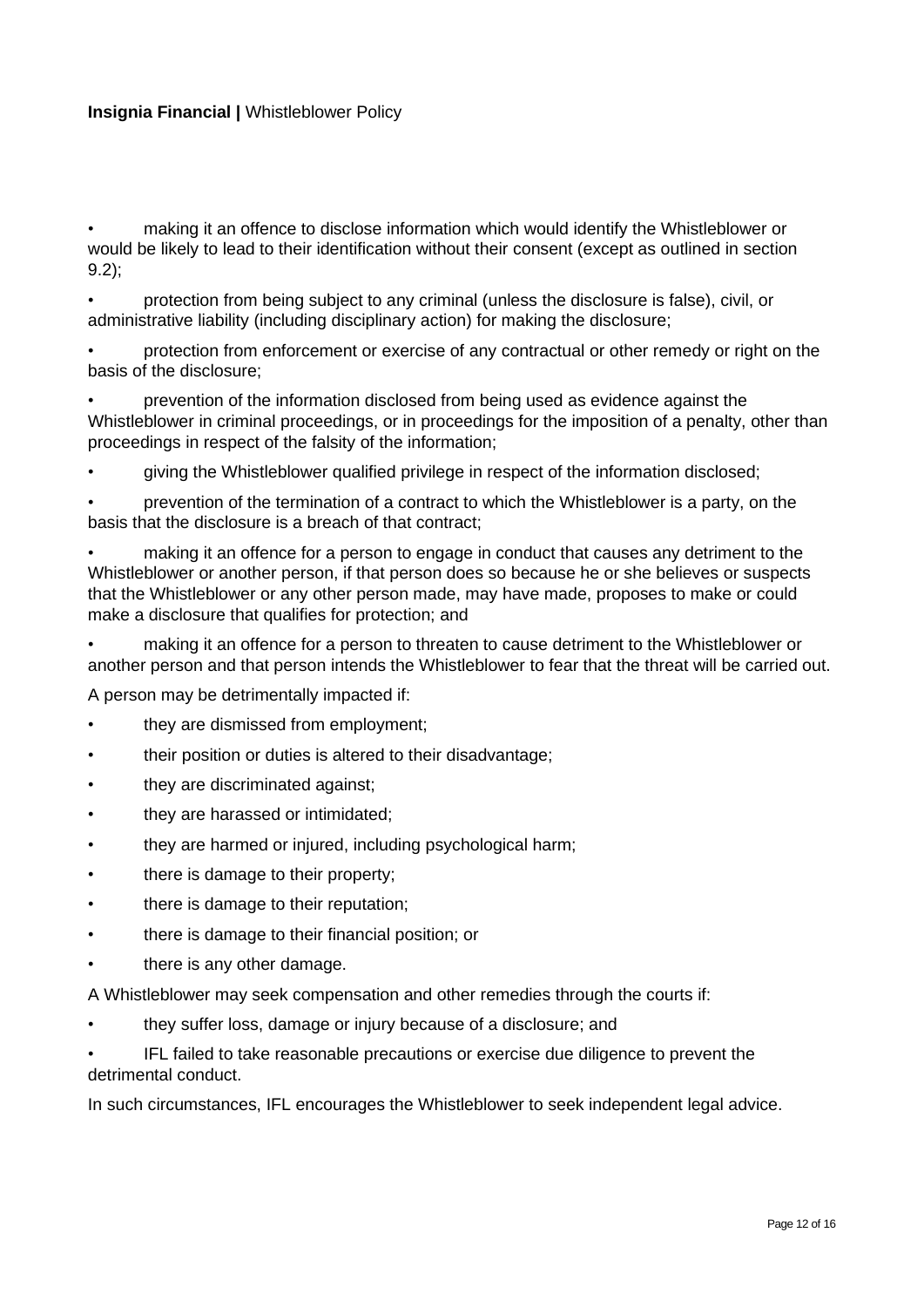#### <span id="page-13-0"></span>**8.3 Fair Treatment for Employees Referred to in Whistleblower Reports**

IFL is committed to ensuring the fair treatment of any person who is mentioned in a Whistleblower Report made under this Policy, or to whom such report relates, by investigating all Whistleblower Reports in a fair and transparent manner in accordance with this Policy.

Any employee who is the subject of an allegation and is under investigation will be given a fair opportunity to respond to the allegation and if necessary, advised of the investigation outcome (subject to any legal, privacy and confidentiality considerations). IFL would ensure those assessing or investigating the allegations are independent of the matter itself.

# <span id="page-13-1"></span>**9. Confidentiality**

#### <span id="page-13-2"></span>**9.1 Anonymity**

A Whistleblower who elects to make a report anonymously or use a pseudonym will still be protected. There is no requirement for a Whistleblower to be identified during the reporting or investigation process. A Whistleblower may also refuse to answer questions that they feel may reveal their identity. However, if their identity remains anonymous, it may limit the ability to properly investigate the matter or provide the proper support.

#### <span id="page-13-3"></span>**9.2 Identity of a Whistleblower**

The identity of a Whistleblower will be protected in accordance with the applicable laws and, except as authorised, IFL will not reveal the identity of the Whistleblower, or information likely to lead to the Whistleblower's identification without their consent.

Where considered necessary, the Whistleblower may be contacted to request their consent to reveal their identity to other persons, including IFL's external legal advisers, the WIO, members of the Risk and Compliance Committee and the board of the relevant IFL entity.

Steps taken to protect a Whistleblower's identity include:

• all personal information referencing the Whistleblower (including their gender) will be redacted from any documentation;

• the Whistleblower will be consulted if there are aspects of their disclosure that could inadvertently identify them;

• disclosures will be handled and investigated by a restricted number of qualified persons, and access to information relating to a disclosure will be limited to them; and

• all documents and other materials relating to disclosures will be handled and stored securely.

IFL may be required to reveal the identity of the Whistleblower (if known) where the disclosure is made to:

- a law enforcement agency;
- a legal practitioner for the purpose of obtaining legal advice or legal representation in relation to the operation of Whistleblower legislation;
- the Commissioner of Taxation, if the disclosure concerns tax affairs;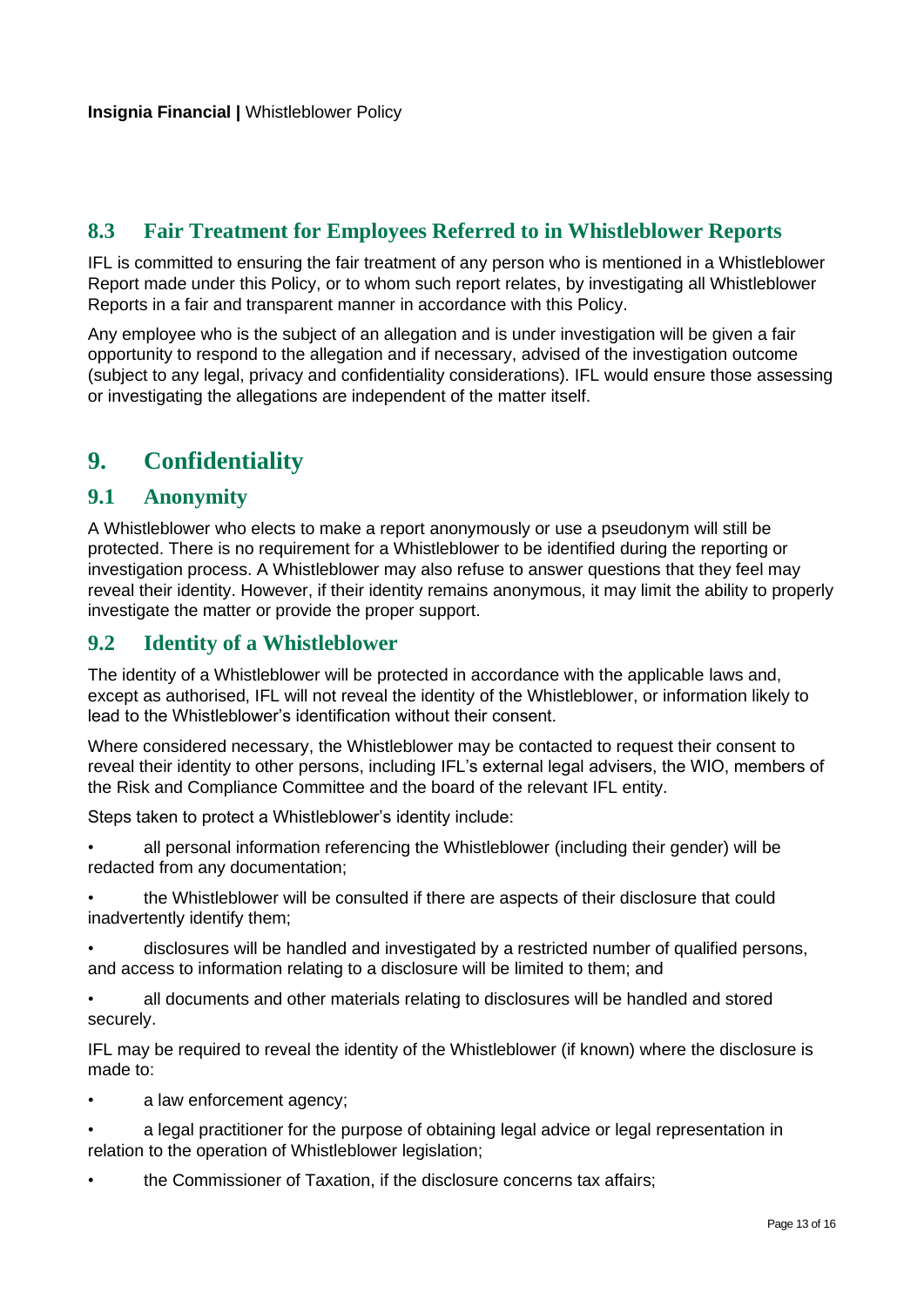ASIC or APRA, if the report does not concern tax affairs;

• a Commonwealth, State or Territory authority if the disclosure is made by ASIC, APRA, or a law enforcement agency for the purpose of assisting the authority in the performance of its functions or duties.

#### <span id="page-14-0"></span>**9.3 Co-operation and Confidentiality of Investigations**

Employees are required to co-operate with any investigations (internal or external) and must treat the investigations completely confidential. Any employee revealing any details about an investigation may be subjected to disciplinary action in accordance with the Managing Performance and Conduct Policy.

### <span id="page-14-1"></span>**10. Delegations**

All investigations must be conducted by individuals with the appropriate skills and training to conduct the investigation. Investigators must be independent and unbiased in the matter and must ensure that they do not have any actual or perceived conflict of interest.

Where an investigator has an actual or perceived conflict of interest in an investigation (including where they, or a member of their team, is implicated in a report), or where an investigator is otherwise unable to act, that investigator's responsibilities under this Policy will be assigned to an appropriate delegate.

A person assigned any of the roles identified in this Policy in an acting capacity is deemed to have the same delegation as the role itself.

Any delegation must be recorded in writing.

### <span id="page-14-2"></span>**11. Consequences of non-compliance**

This Policy is given to IFL staff on commencement of employment and is made available through the intranet. The Policy is also available publicly on the IFL website.

As part of the 'IFL Fraud Awareness Program,' employees will receive the relevant training aimed at ensuring they understand how to identify and report suspected misconduct.

Non-compliance with this Policy may result in disciplinary action in line with our Code of Conduct and Consequence Management Framework. A breach of the Policy may be a breach of legislation or prudential standards. All breaches will be managed in accordance with the Incidents & Breaches Policy. Any exemptions to the Policy must be agreed by the relevant executive policy owner and Chief Risk Officer. It must be tabled at the appropriate Risk and Compliance Committees in a timely manner and may subsequently be reported to the Board(s).

#### <span id="page-14-3"></span>**12. Review and approval**

This Policy will be reviewed annually by the Policy Owner, together with management and submitted to the Board Policy Review workshop at lease biennially for review and approval by the relevant board(s), in accordance with Policy and Document Governance Framework, to ensure it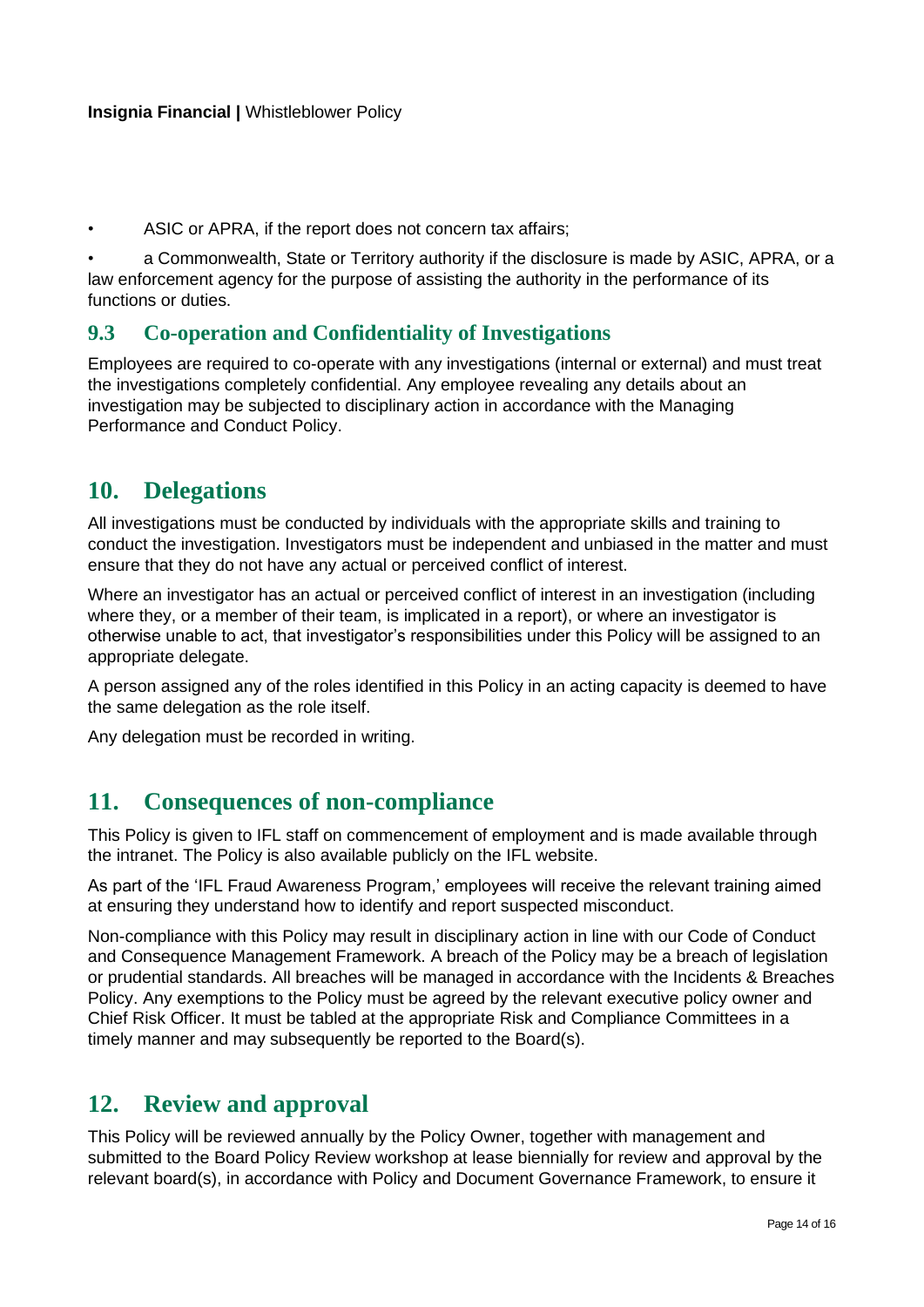remains appropriate with regard to the changing nature of legislation, change in our business operations or business environment. Any material changes must be approved by the applicable board(s).

Non-material amendments to this Policy may be approved by the board(s) delegated authority in accordance with IFL's Delegations Policy.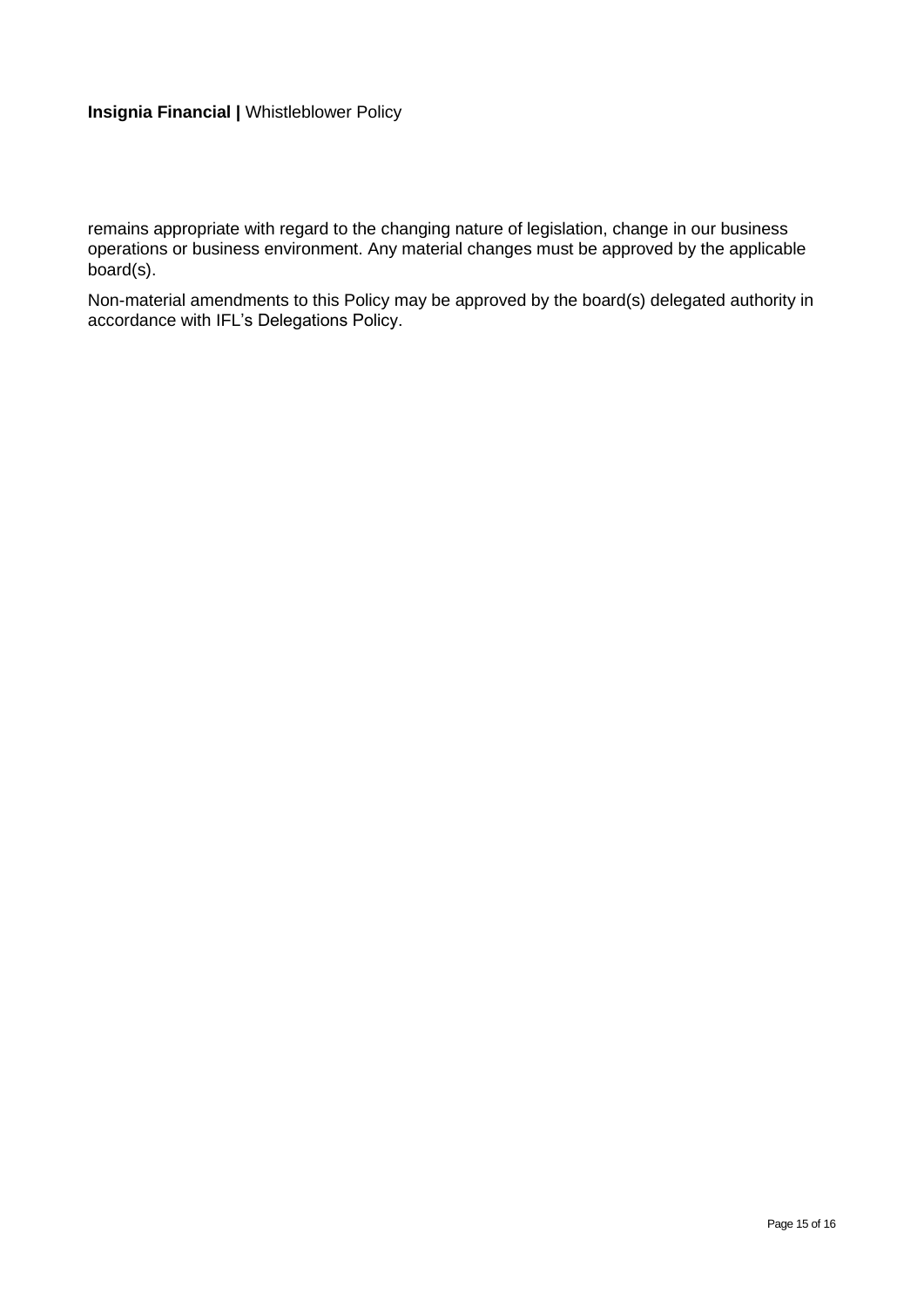# <span id="page-16-0"></span>**13. Document information**

# <span id="page-16-1"></span>**13.1 File Details**

| <b>Title</b>           | <b>Whistleblower Policy</b>     |
|------------------------|---------------------------------|
| Owner                  | <b>Chief Risk Officer</b>       |
| <b>Approved by</b>     | Insignia Financial Ltd          |
| <b>Hierarchy level</b> | Level 1 – Board Approved Policy |
| <b>Effective date</b>  | 11 April 2022                   |
| <b>Last reviewed</b>   | H1 2021                         |
| <b>Next review</b>     | H1 2024                         |
| <b>Atlas ID</b>        | 1000143                         |

# <span id="page-16-2"></span>**5.2 Revision History**

| <b>Version</b> | Date<br>released | Author(s)                                            | <b>Description</b>                                                                                                                                                                                                                                |
|----------------|------------------|------------------------------------------------------|---------------------------------------------------------------------------------------------------------------------------------------------------------------------------------------------------------------------------------------------------|
| 12.0           | Nov 2019         | Company<br>Secretary/Group<br><b>General Counsel</b> | Revised to comply with ASIC RG 270                                                                                                                                                                                                                |
| 13.0           | Apr 2021         | Jenny Truong - Senior<br><b>Compliance Manager</b>   | Revised to further align with ASIC RG 270.<br>Reflect use of whistleblower template as optional.                                                                                                                                                  |
| 14.0           | Apr 2022         | Jenny Truong - Senior<br><b>Compliance Manager</b>   | Removed reference to "without malice".<br>Flow charts as appendix added.<br>Included who would investigate the matter if the<br>investigation involved the CRO (as the WIO).<br>Updated contact number of WIO and WPO from<br>landline to mobile. |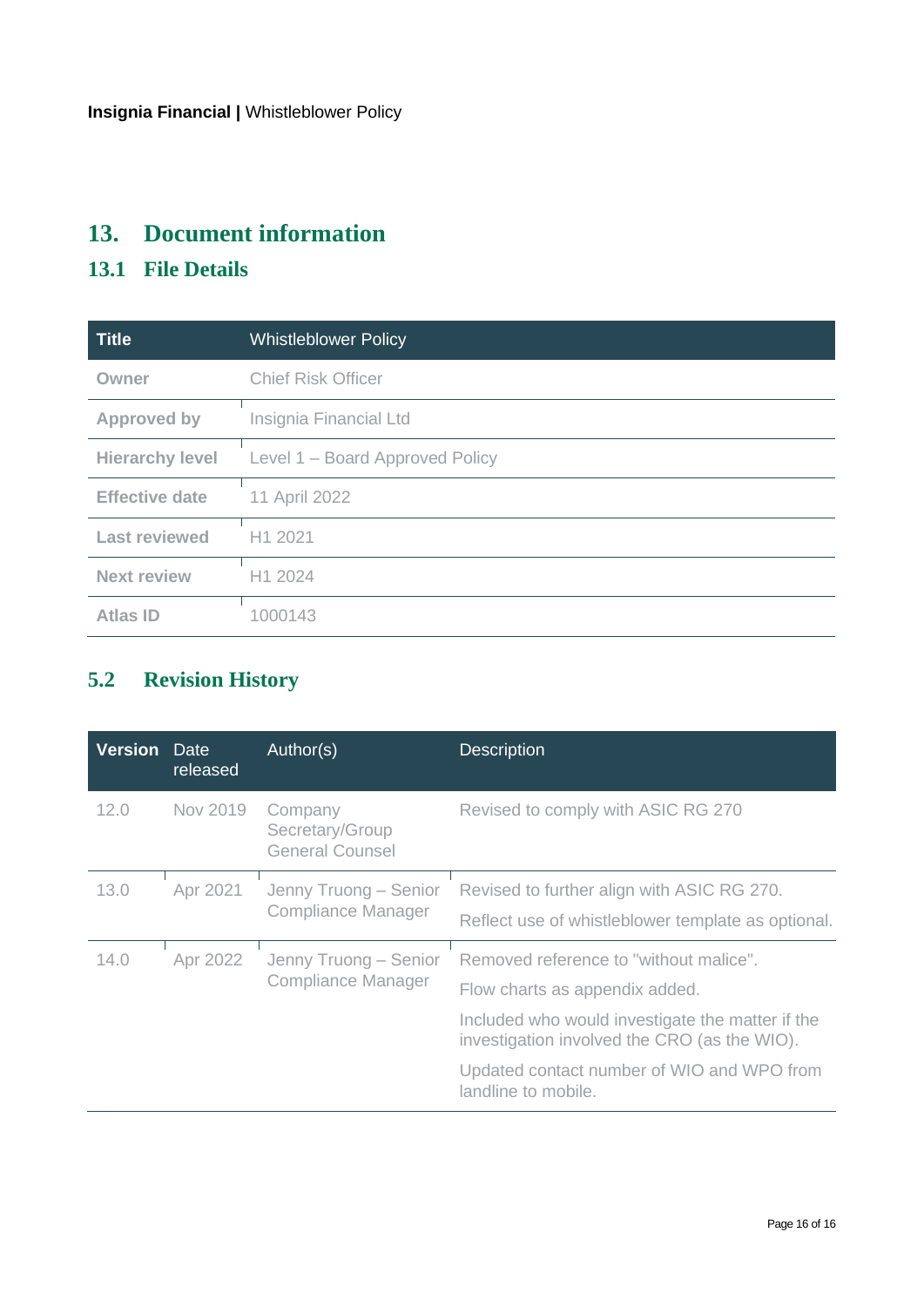# <span id="page-17-0"></span>**Appendix 1: Roles and responsibilities**

| <b>Roles &amp; responsibilities</b>                 |                                                                                                                                                                                                                                                                                                                                                                                                                                       |  |  |
|-----------------------------------------------------|---------------------------------------------------------------------------------------------------------------------------------------------------------------------------------------------------------------------------------------------------------------------------------------------------------------------------------------------------------------------------------------------------------------------------------------|--|--|
| <b>Roles</b>                                        | <b>Responsibility</b>                                                                                                                                                                                                                                                                                                                                                                                                                 |  |  |
| <b>Board</b>                                        | The Boards of Insignia Financial Ltd and its subsidiaries and related bodies<br>corporate are ultimately responsible for the protection of Eligible<br>whistleblowers. The Boards are responsible for providing guidance to Eligible<br>Whistleblowers, improve the whistleblowing culture, increase transparency<br>on the management of disclosures into misconduct and deter wrongdoing by<br>increasing whistleblowing awareness. |  |  |
| <b>Chief People &amp;</b><br><b>Culture Officer</b> | Appointed a Whistleblower Protection Officer to safeguard the interests of<br>Whistleblowers as well as protect and safeguard the integrity of the<br>whistleblowing reporting process.                                                                                                                                                                                                                                               |  |  |
|                                                     | <b>Chief Risk Officer</b> Appointed as the Whistleblower Investigations Officer (WIO) to review and<br>investigate Whistleblower Reports made under this Policy.                                                                                                                                                                                                                                                                      |  |  |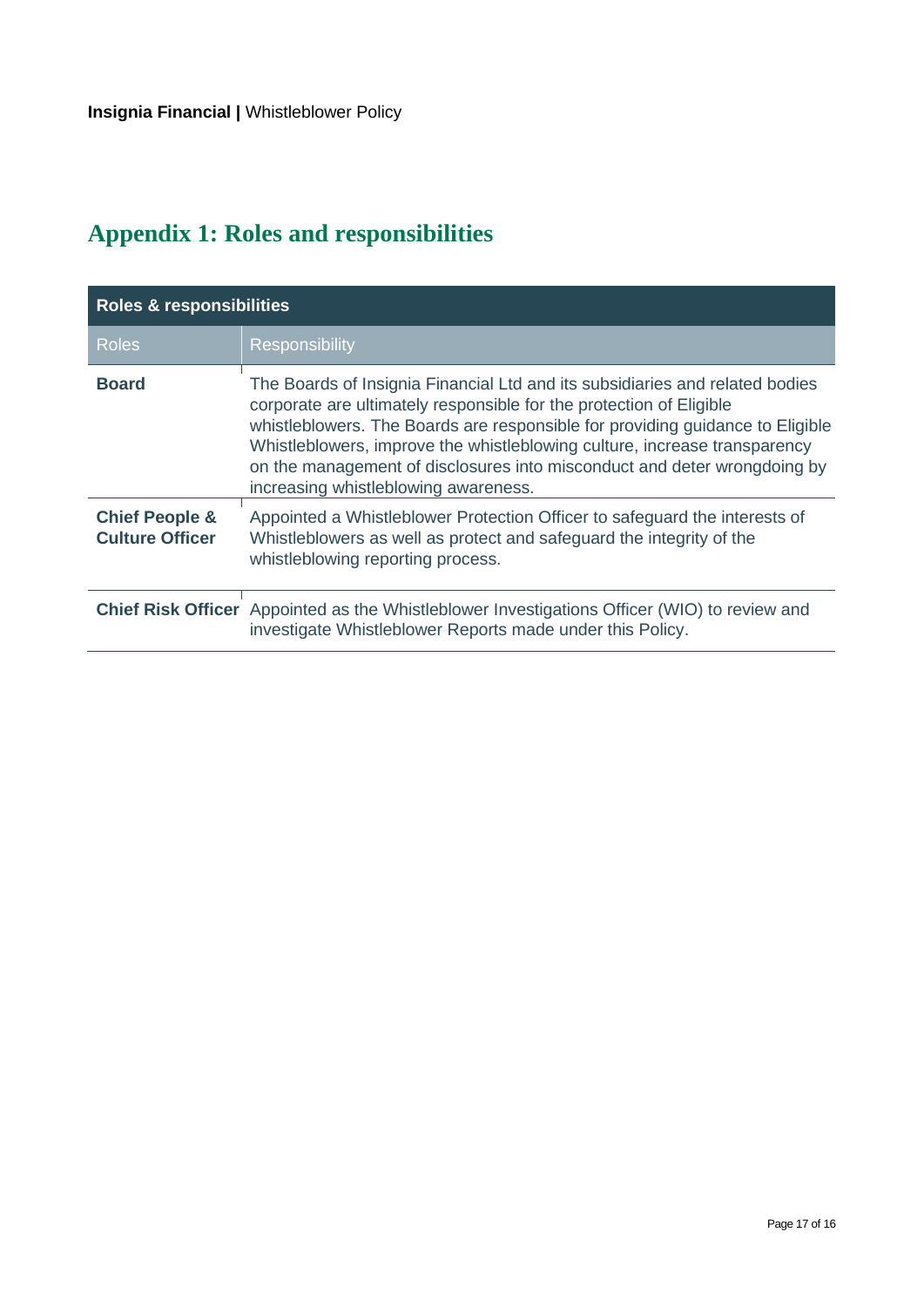# **Key concepts and definitions** Terms **Definitions AFSL** AFS Licence refers to an Australian Financial Services licence issued by ASIC **APRA** Australian Prudential Regulation Authority ASIC Australian Securities and Investments Commission **Board** Reference to IFL and its subsidiary boards including its licensed entity boards (combined or individually) **Board Committee** Reference to a committee of the IFL Board which includes the Group Risk and Compliance Committee, Group Audit Committee, Group People and Remuneration Committee and Group Nominations Committee. **CEO** Chief Executive Officer **Corporations Act** Corporations Act 2001 (cth) **Documents** Reference to our policies, charters, terms of reference, procedures, guidelines, plans, codes, frameworks, strategies, and statements (including any other supporting artefacts) **IFL** Insignia Financial Ltd (ABN 49 100 103 722) and or "Insignia Financial" **Group 'we'/'us'** IFL and its subsidiaries and related bodies corporate Insignia Financial IFL, the IFL subsidiaries and related bodies corporate **or the group Management** The management of Insignia Financial **Owner** The Owner is responsible for the Document at all stages of the policy lifecycle **People** Reference to employees of Insignia Financial, may also include contractors and other individuals working for or on behalf of the group

# <span id="page-18-0"></span>**Appendix 2: Key concepts and definitions**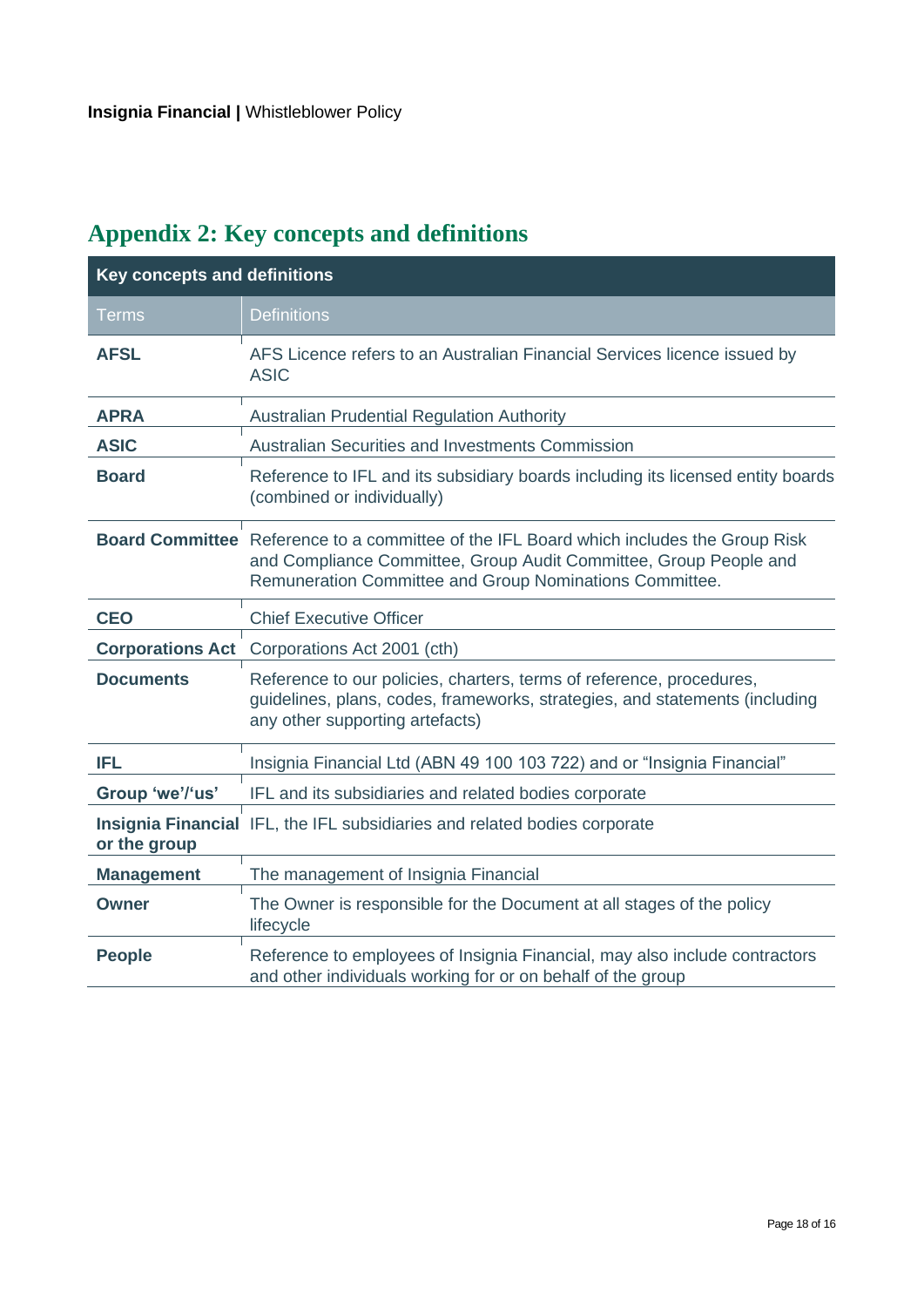# <span id="page-19-0"></span>**Appendix 3: Whistleblower Report**

Please refer to the IFL Whistleblower Policy before completing a Whistleblower Report. Using this form is OPTIONAL.

**All Whistleblower Reports will be treated with strict confidence.**

| <b>WHISTLEBLOWER REPORT</b> |                                                                                                                                   |                            |                                                                                                              |  |
|-----------------------------|-----------------------------------------------------------------------------------------------------------------------------------|----------------------------|--------------------------------------------------------------------------------------------------------------|--|
| Date:                       |                                                                                                                                   |                            |                                                                                                              |  |
| <b>Received by:</b>         |                                                                                                                                   |                            |                                                                                                              |  |
|                             | relevant laws and regulations.                                                                                                    |                            | I consent to the use of the information provided in this report in accordance with IFL policies and all      |  |
|                             | I would like a summary of my concerns and proposed action to be provided to me.                                                   |                            |                                                                                                              |  |
|                             | I wish to remain anonymous.                                                                                                       |                            | (If ticked, the Whistleblower does not have to complete the last section of this Form).                      |  |
|                             | <b>Subject Matter:</b>                                                                                                            |                            | (The report should, to the extent reasonably possible, address each of the items listed in the table below.) |  |
| <b>No</b>                   | <b>Subject</b>                                                                                                                    | <b>Description/Details</b> |                                                                                                              |  |
| 1                           | The person(s) suspected of any<br>misconduct or involvement in<br>misconduct including location or<br>team involved if applicable |                            |                                                                                                              |  |
|                             |                                                                                                                                   | $\Box$                     | Bullying, harassment and inappropriate behaviour                                                             |  |
|                             | The nature of the suspected<br>misconduct                                                                                         | $\mathsf{L}$               | Fraud and financial issues                                                                                   |  |
| $\overline{2}$              |                                                                                                                                   | $\Box$                     | Theft, personal use of assets                                                                                |  |
|                             |                                                                                                                                   | $\Box$<br>П                | Misuse of position or information<br>Other issues / I don't know                                             |  |
| 3                           | The date the suspected<br>misconduct was identified                                                                               |                            |                                                                                                              |  |
| 4                           | How long the misconduct has<br>been going on                                                                                      |                            |                                                                                                              |  |
| 4                           | Any evidence of the suspected<br>misconduct (regardless of<br>format) and the location of any<br>other evidence                   |                            |                                                                                                              |  |
| 5                           | Details of any witnesses (if<br>applicable)                                                                                       |                            |                                                                                                              |  |
| $6\phantom{1}6$             | Any concerns of reprisals to you<br>by making this report                                                                         |                            |                                                                                                              |  |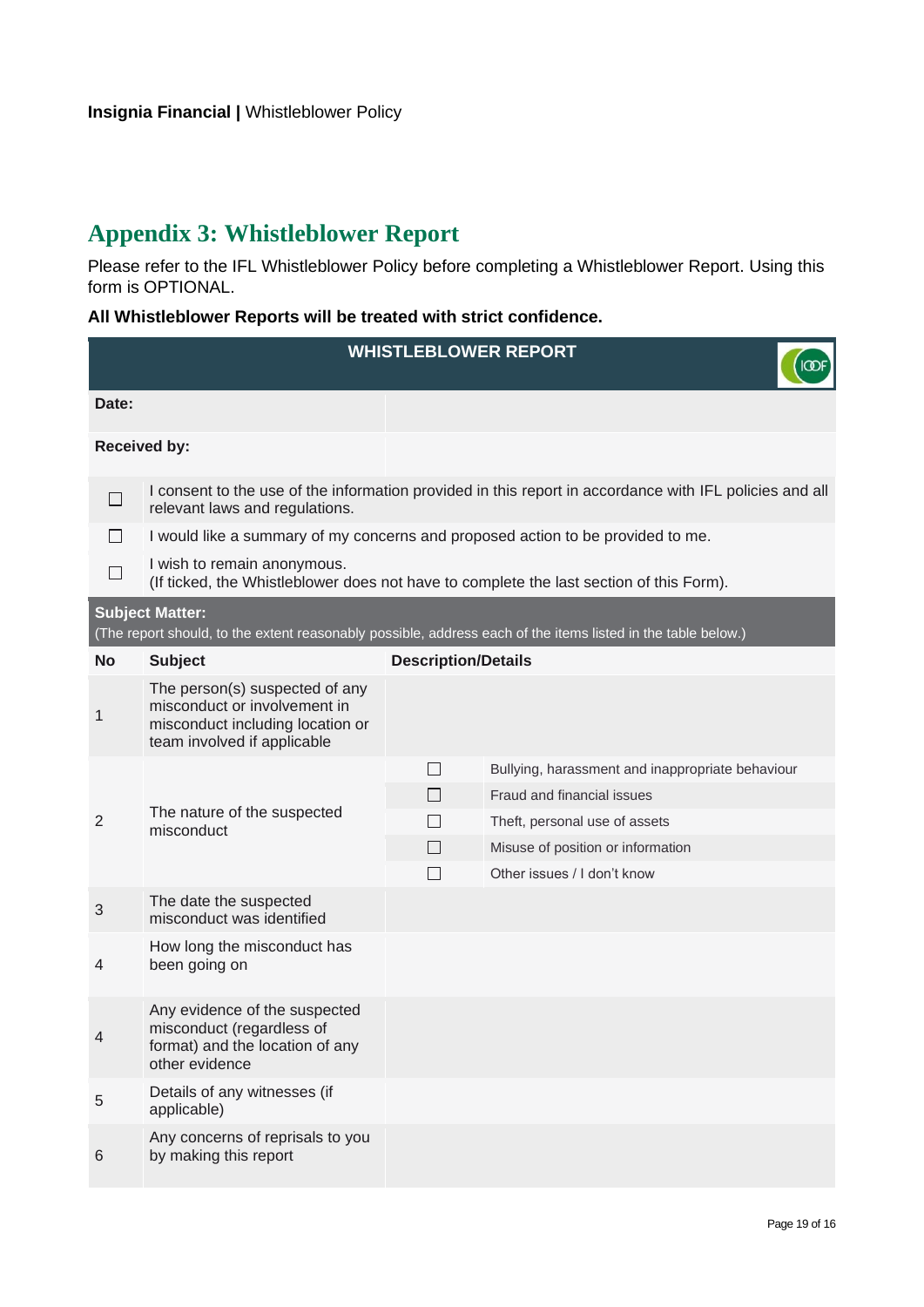| $\overline{7}$   | Any other details you consider relevant                                                                                                               |
|------------------|-------------------------------------------------------------------------------------------------------------------------------------------------------|
|                  |                                                                                                                                                       |
|                  |                                                                                                                                                       |
|                  |                                                                                                                                                       |
|                  | Personal details of Whistleblower: OPTIONAL                                                                                                           |
|                  | (It is recommended that you provide your contact details as you may need to be spoken to again if clarification or<br>further information is needed.) |
| Name:            |                                                                                                                                                       |
| <b>Position:</b> |                                                                                                                                                       |
| Location:        |                                                                                                                                                       |
|                  | Home telephone no:                                                                                                                                    |
| <b>Mobile:</b>   |                                                                                                                                                       |
|                  | <b>Home Email address:</b>                                                                                                                            |
|                  | <b>Preferred contact method:</b>                                                                                                                      |
|                  |                                                                                                                                                       |